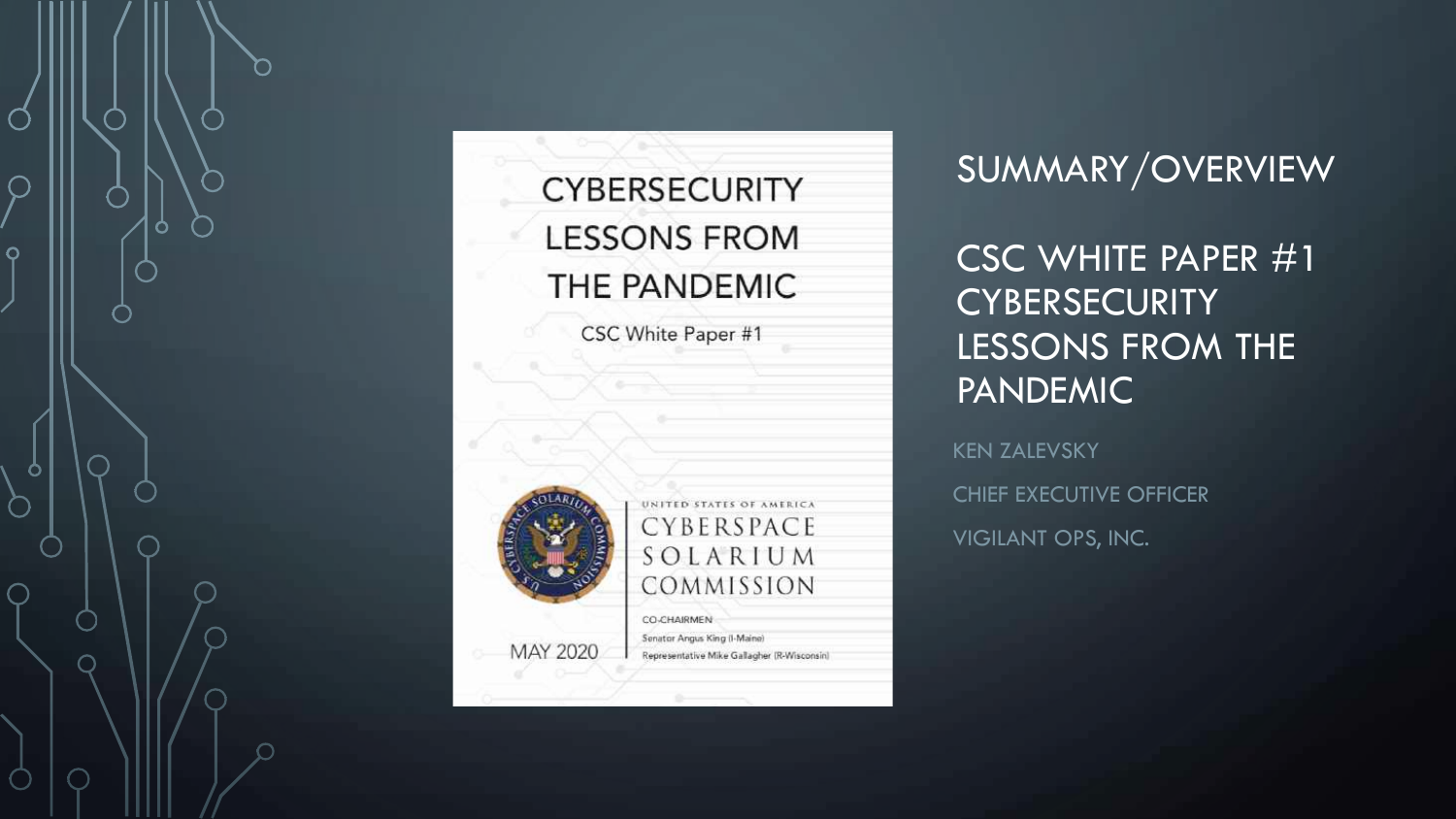

#### ABOUT VIGILANT OPS, INC.

- Vigilant Ops is a medtech company specializing in medical device security and the developer of the InSight Platform
- The InSight Platform is used by Medical Device Manufacturers to automatically generate, maintain and share Software Bill of Materials (SBOM)
- The InSight Platform is used by Healthcare Delivery Organizations to consume SBOMs and monitor deployed device vulnerabilities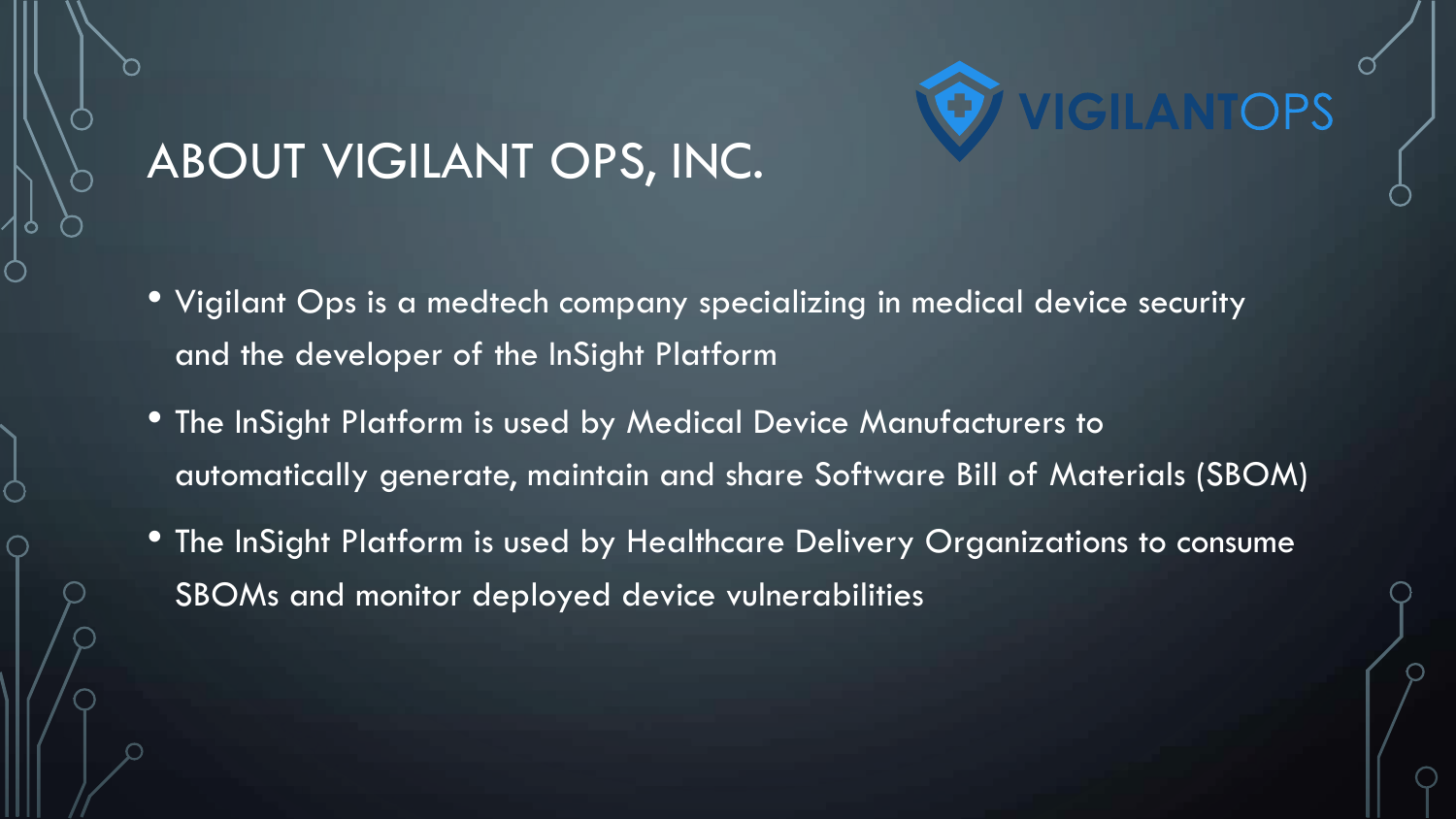# CYBERSPACE SOLARIUM COMMISSION FINAL REPORT – MARCH 2020



SOLARIUM COMMISSION

- 2019 National Defense Authorization Act chartered CSC in 2019
- US President and Congress tasked CSC with two questions
	- What strategic approach will defend the United States against cyberattacks of significant consequence?
	- What policies and legislation are required to implement that strategy?
- Published Final Report on March 11, 2020 80+ recommendations
- 2021 Fiscal Year Legislative Proposals on July 14, 2020 54 legislative proposals
- *"The status quo in cyberspace is unacceptable."*
- *"Adversaries are increasing their cyber capabilities while US vulnerabilities continue to grow."*
- *"If the US government cannot find a way to seamlessly collaborate with the private sector to build a resilient cyber ecosystem, the nation will never be secure."*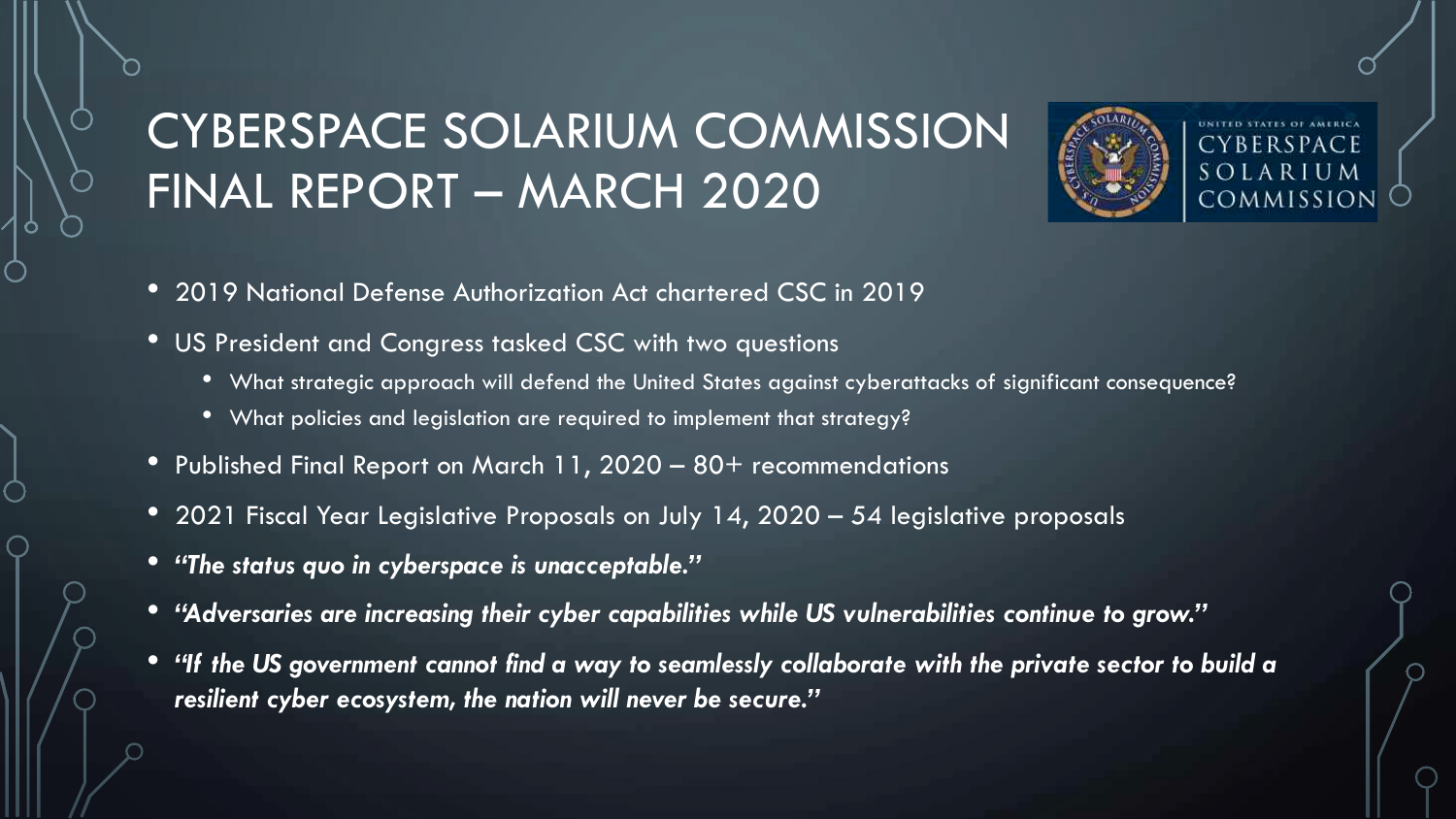#### PURPOSE OF THE WHITEPAPER

• Present cybersecurity challenges created by the pandemic



- Catalog lessons from the pandemic that can be applied to cybersecurity
- Provide new recommendations based on this insight
- Present revisions/updates to original recommendations from Final Report based on pandemic lessons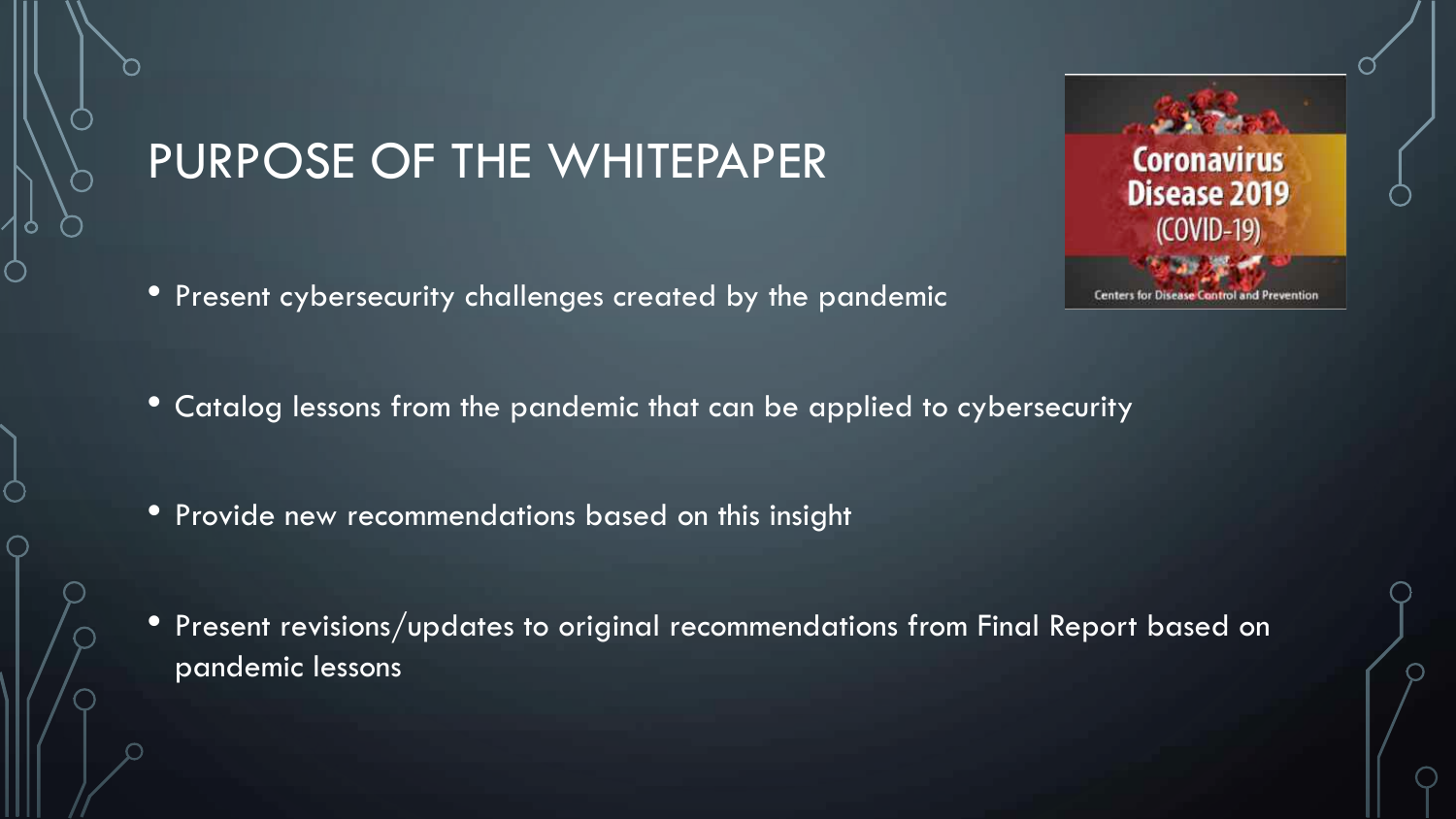#### CYBERSECURITY CHALLENGES DURING A PANDEMIC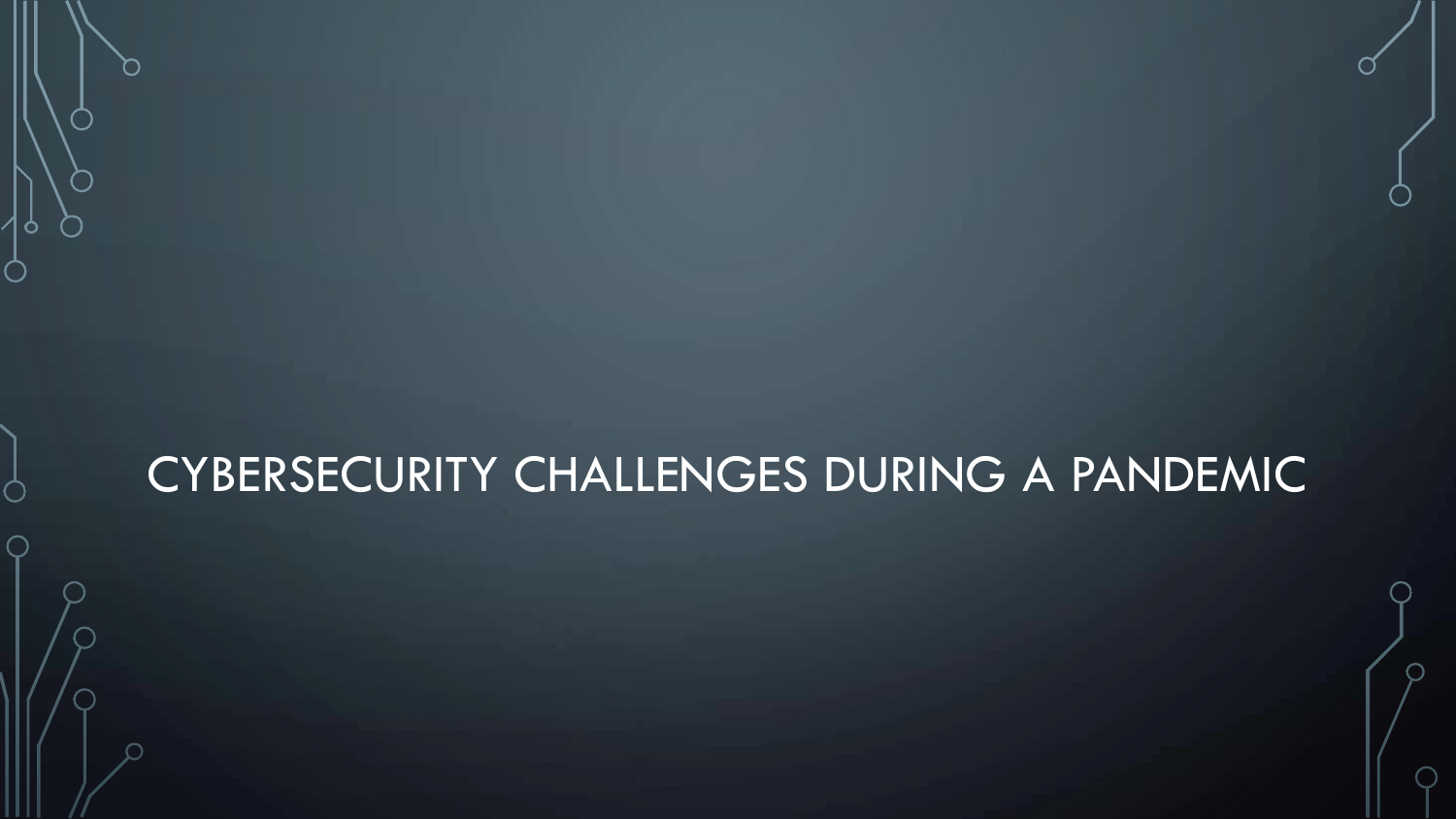# DIGITIZATION OF CRITICAL SERVICES

- **Summary** social distancing has forced businesses online and government sustenance programs have revealed their infrastructural weakness, relying on antiquated software and systems
- **CSC Final Report - Recommendation 4.5.1 – Uptake of cloud services**
	- Incentivize the uptake of secure cloud services for small and medium-sized businesses and state, local, tribal and territorial governments
	- Grants to state governments for moving to cloud infrastructure
	- Second round of grants based on a competitive application system

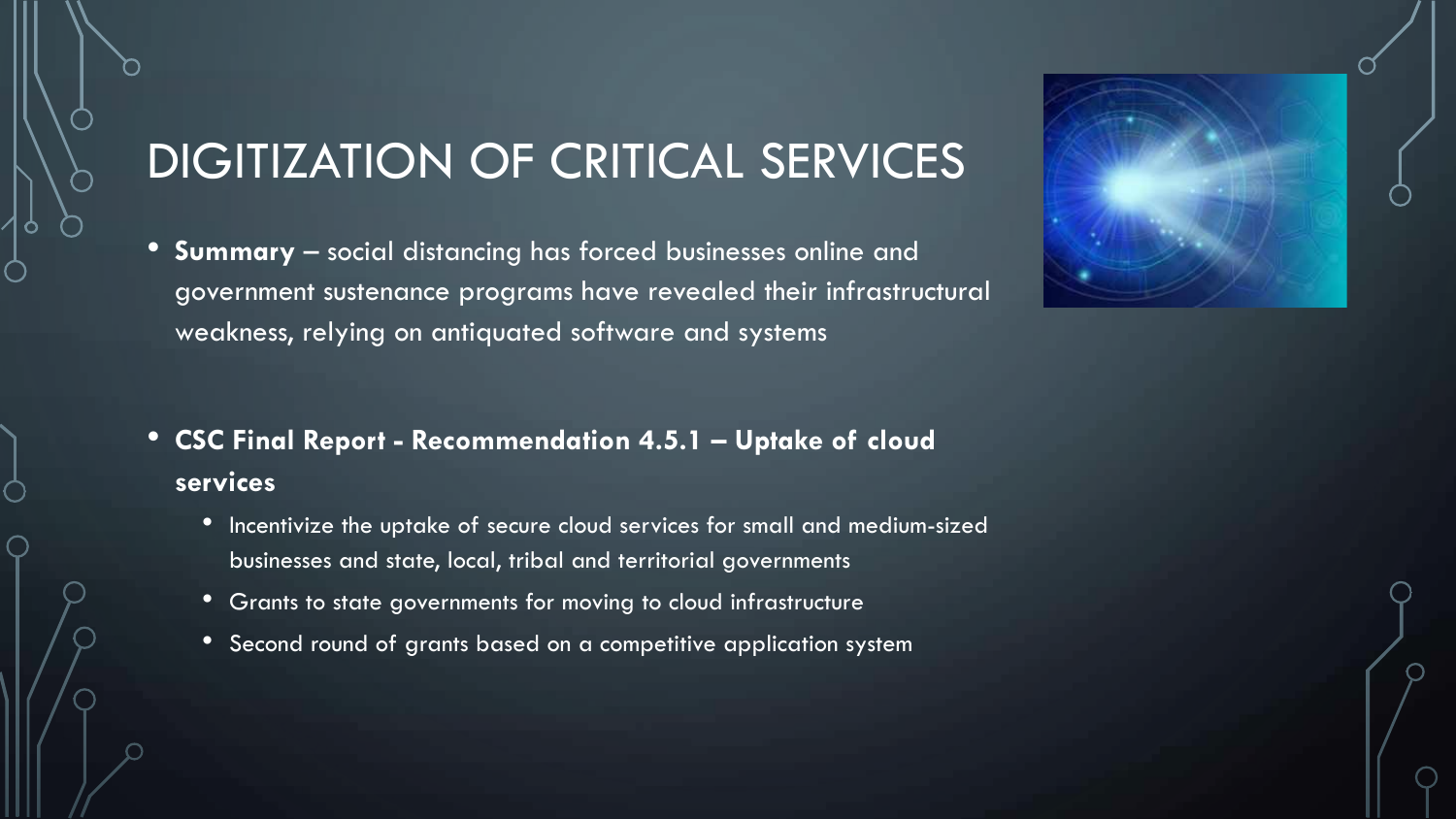• **Summary** – the massive shift to remote work has forced reliance on vulnerable home networks and personal devices as part of core business infrastructure



- Law should focus on known security challenges
- Mandate reasonable security measures
- NIST "Recommendations for IoT Manufacturers" (references **SBOM** to communicate device components with customers)

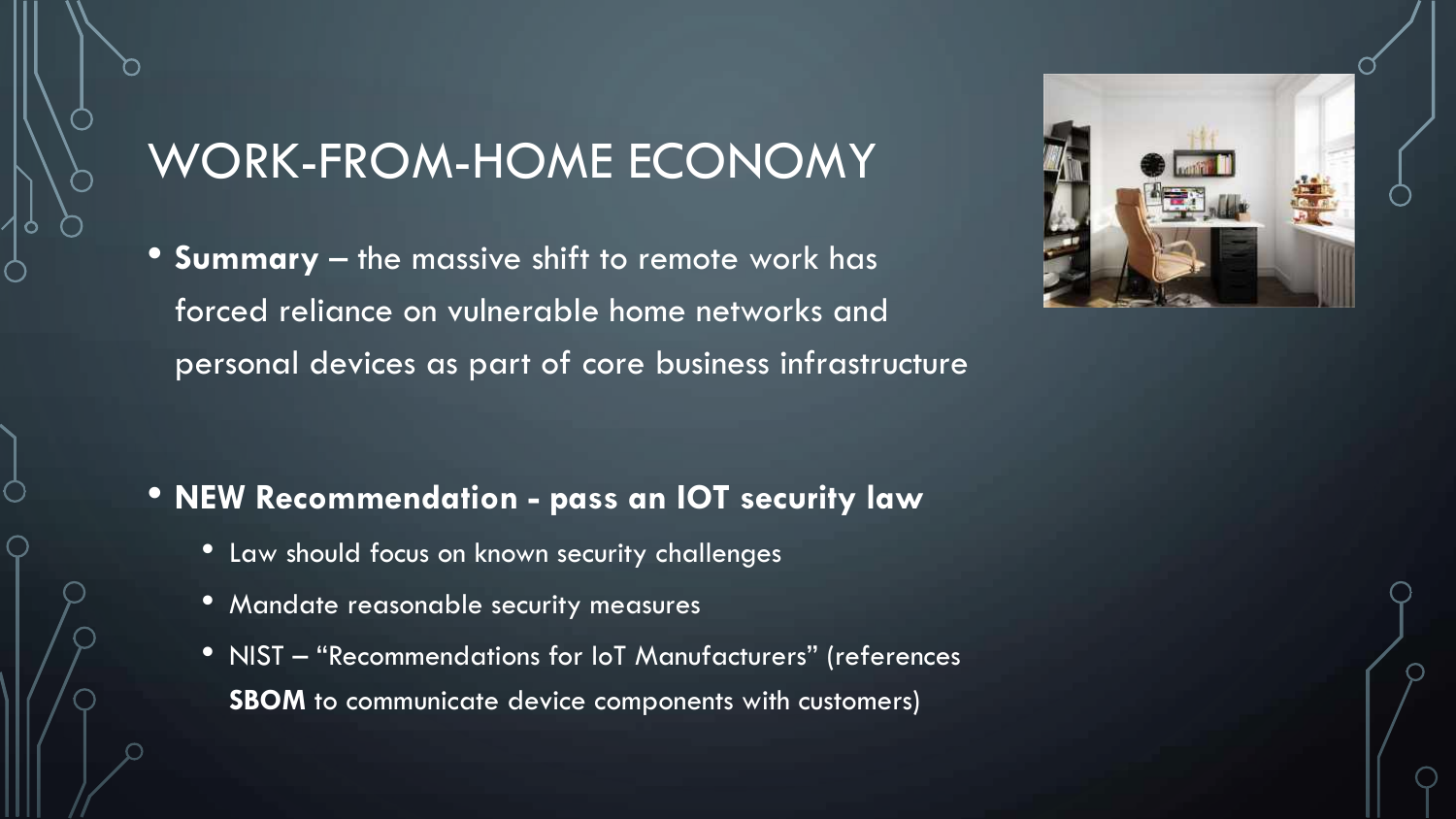• **Summary** – the massive shift to remote work has forced reliance on vulnerable home networks and personal devices as part of core business infrastructure



- **CSC Final Report Recommendation 4.1- establish labeling authority**
	- Expedited creation of National Cybersecurity Certification and Labeling Authority (references **SBOM** as a communication tool)
	- Expand scope of certification and labeling activities
	- Include consumer and personal electronics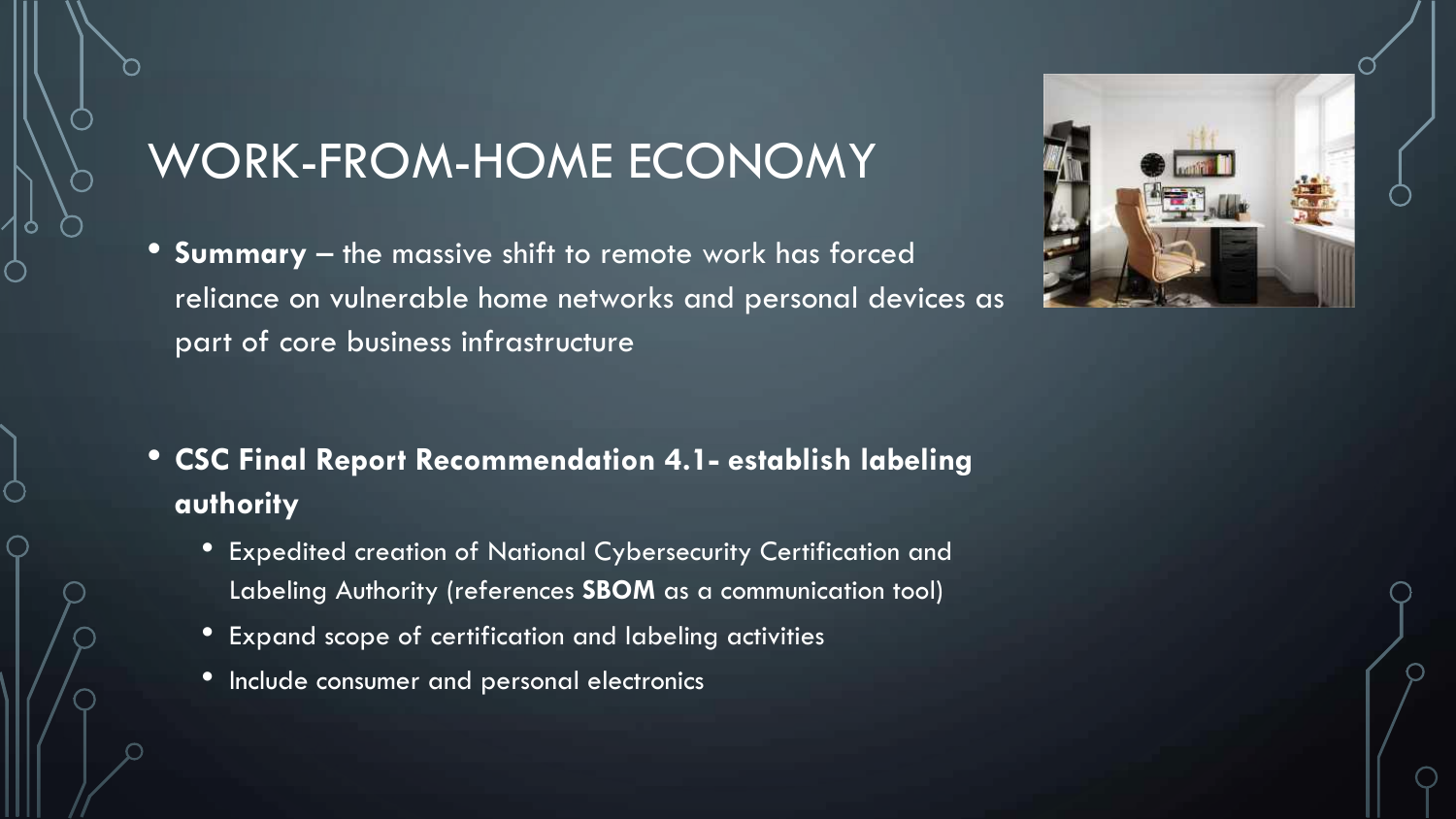• **Summary** – the massive shift to remote work has forced reliance on vulnerable home networks and personal devices as part of core business infrastructure



#### • **CSC Final Report Recommendation 4.2- establish liability for final goods assemblers**

- Technology equipment manufacturers held liable for known vulnerabilities
- Liability incentivizes adoption of better monitoring and patching practices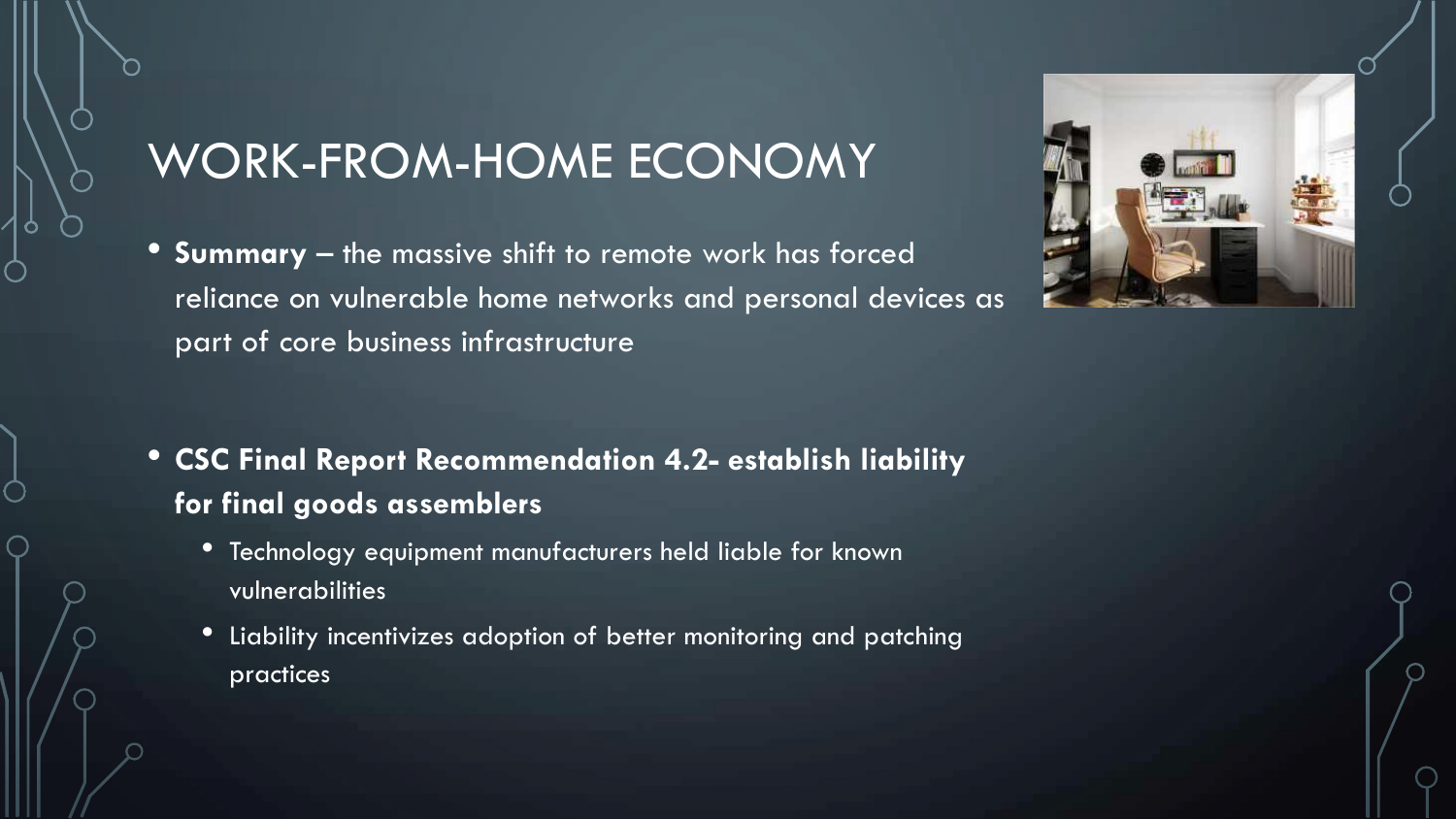• **Summary** – the massive shift to remote work has forced reliance on vulnerable home networks and personal devices as part of core business infrastructure

- **CSC Final Report Recommendation 4.5.2 – develop a strategy to secure foundational internet protocols and email**
	- Security of the internet is imperative, particularly during crisis

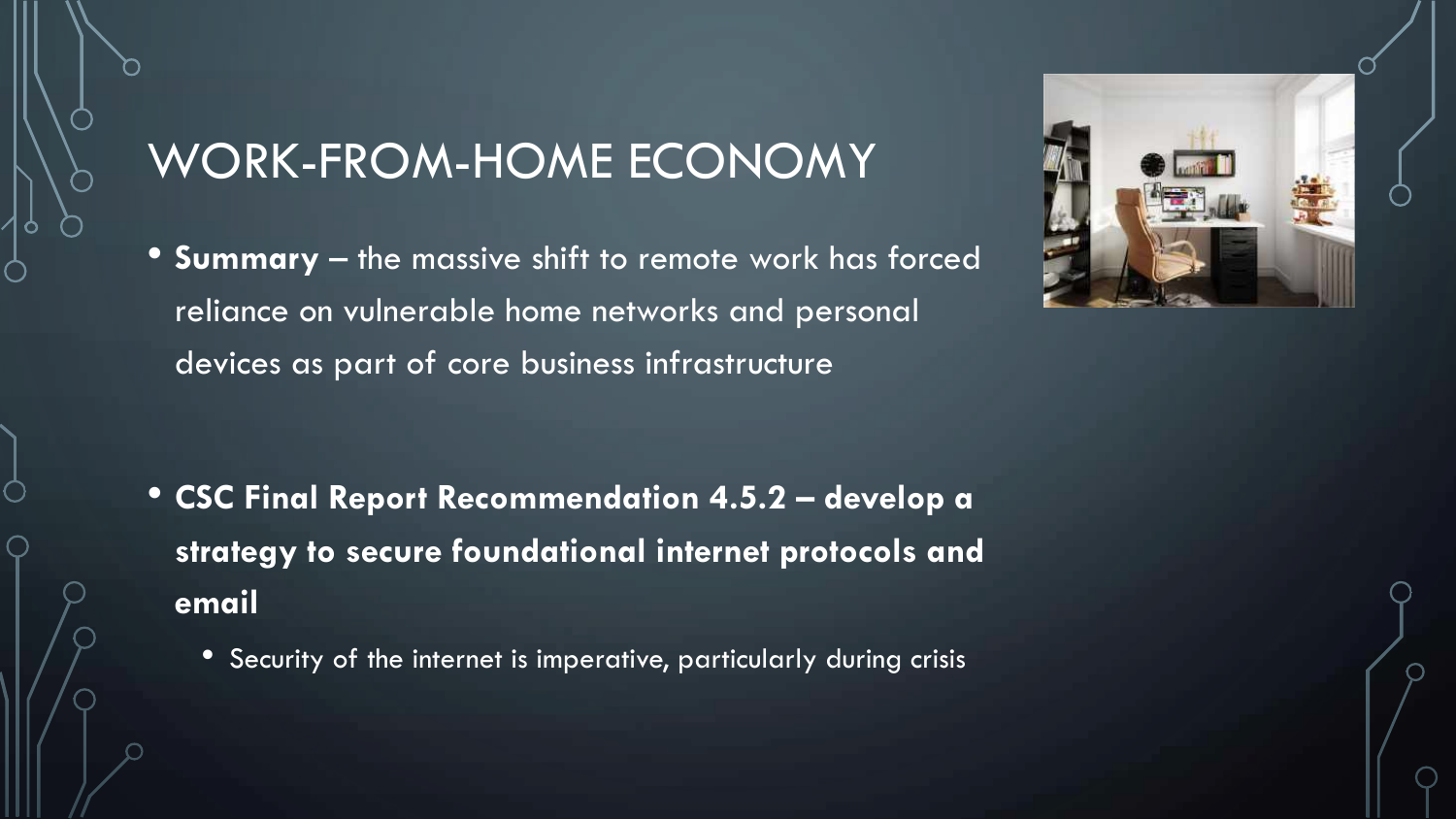# COMBAT OPPORTUNISTIC CYBERCRIME

• **Summary** – during times of crisis, bad actors are emboldened to exploit susceptible victims and security vulnerabilities.

- **CSC Final Report Recommendation 1.4.2- strengthen the FBI's cyber mission and the National Cyber Investigative Joint Task Force**
	- Support a robust law enforcement and domestic intelligence response
	- Enhance long-term investigative capabilities

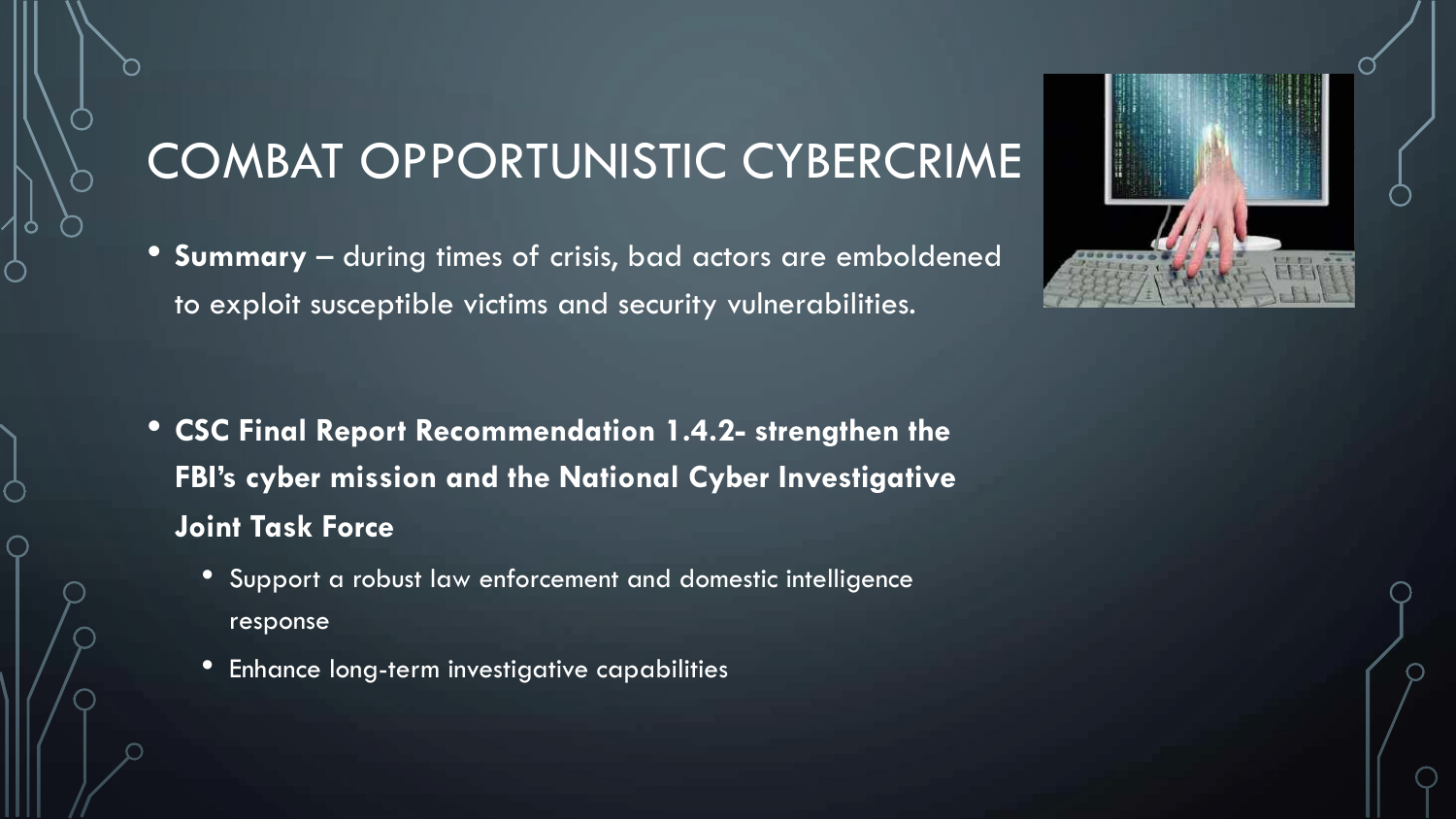# COMBAT OPPORTUNISTIC CYBERCRIME

• **Summary** – during times of crisis, bad actors are emboldened to exploit susceptible victims and security vulnerabilities.



- **NEW Recommendation – support non-profits that assist law enforcement's cybercrime and victim support efforts**
	- Cyber-specific non-profits have expertise to help in a crisis
	- Provide grants to enable financial stability and long-term viability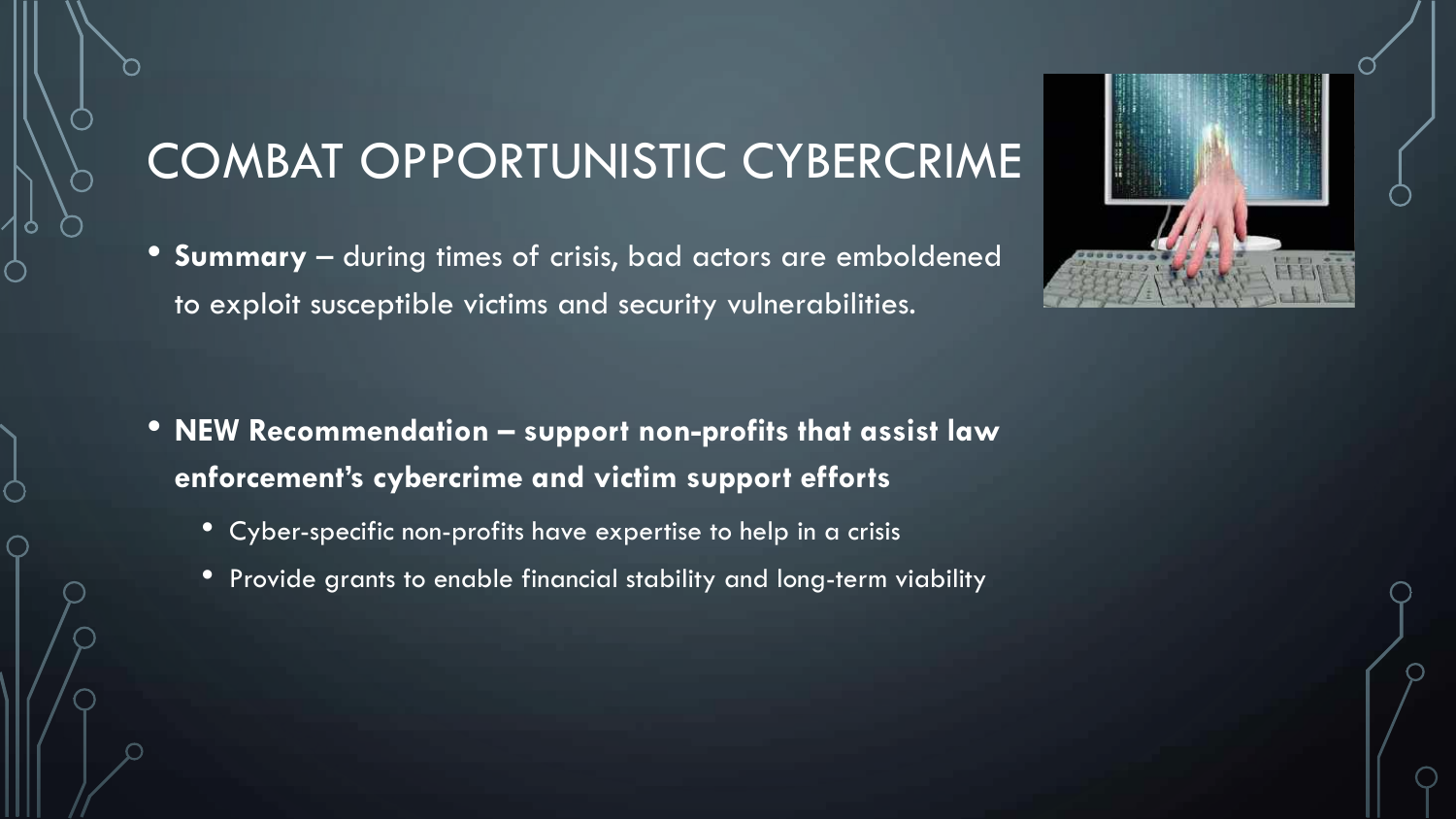# WHAT A PANDEMIC CAN TEACH THE UNITED STATES ABOUT HOW TO PREPARE FOR A MAJOR CYBER **DISRUPTION**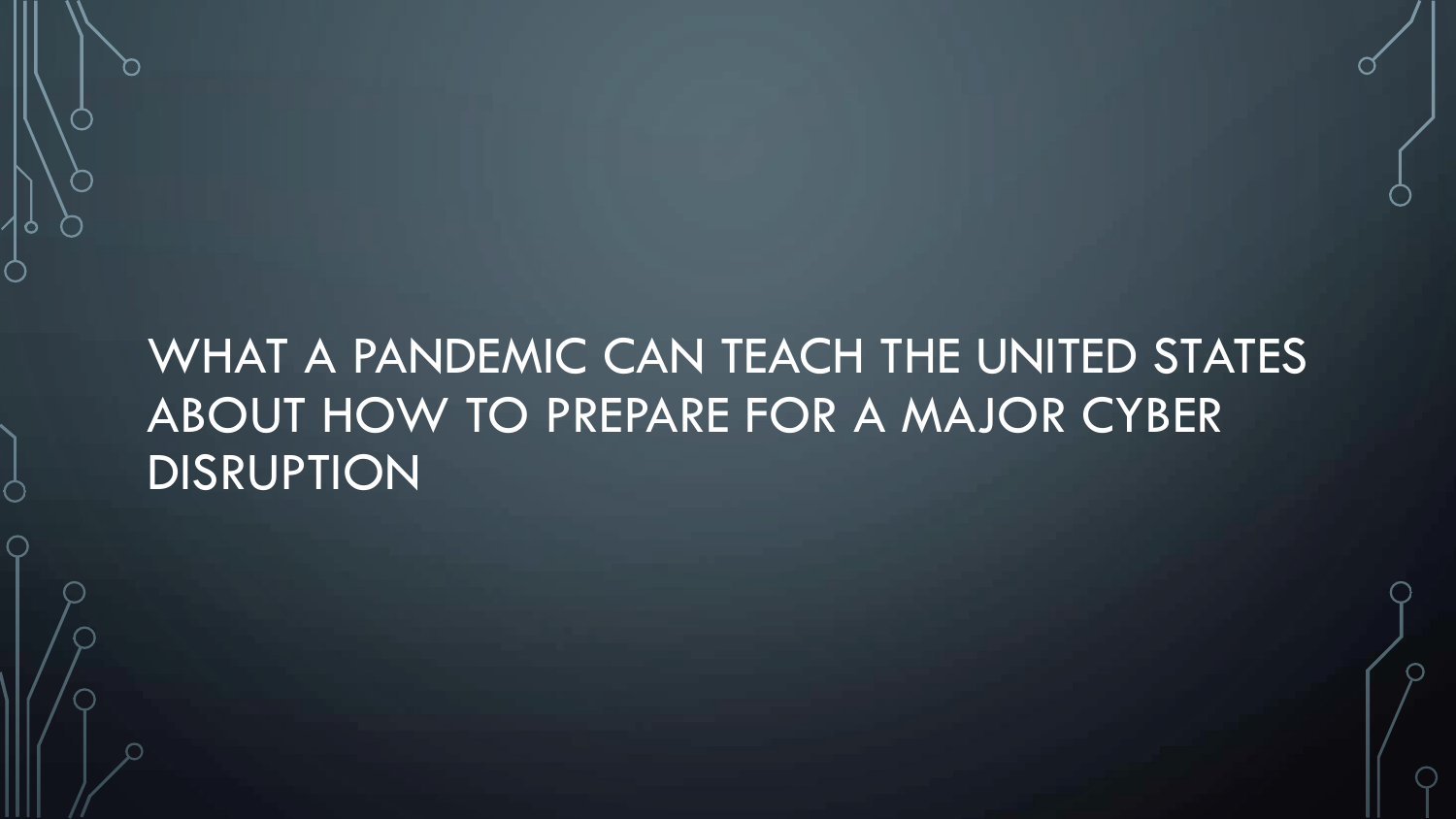# EXECUTIVE BRANCH LEADERSHIP AND **COORDINATION**

- **Summary** a national response to a significant cyberattack relies on a capable, experienced government management team with established relationships in the private sector and in state and local governments, as well as on having effective, tested programs, plans, and procedures in place.
- **CSC Final Report - Recommendation 1.3 – establish a national cyber director**
	- Act as the President's principal advisor for cybersecurity
	- Head development of the national cybersecurity strategy
	- Coordinate incident response activities

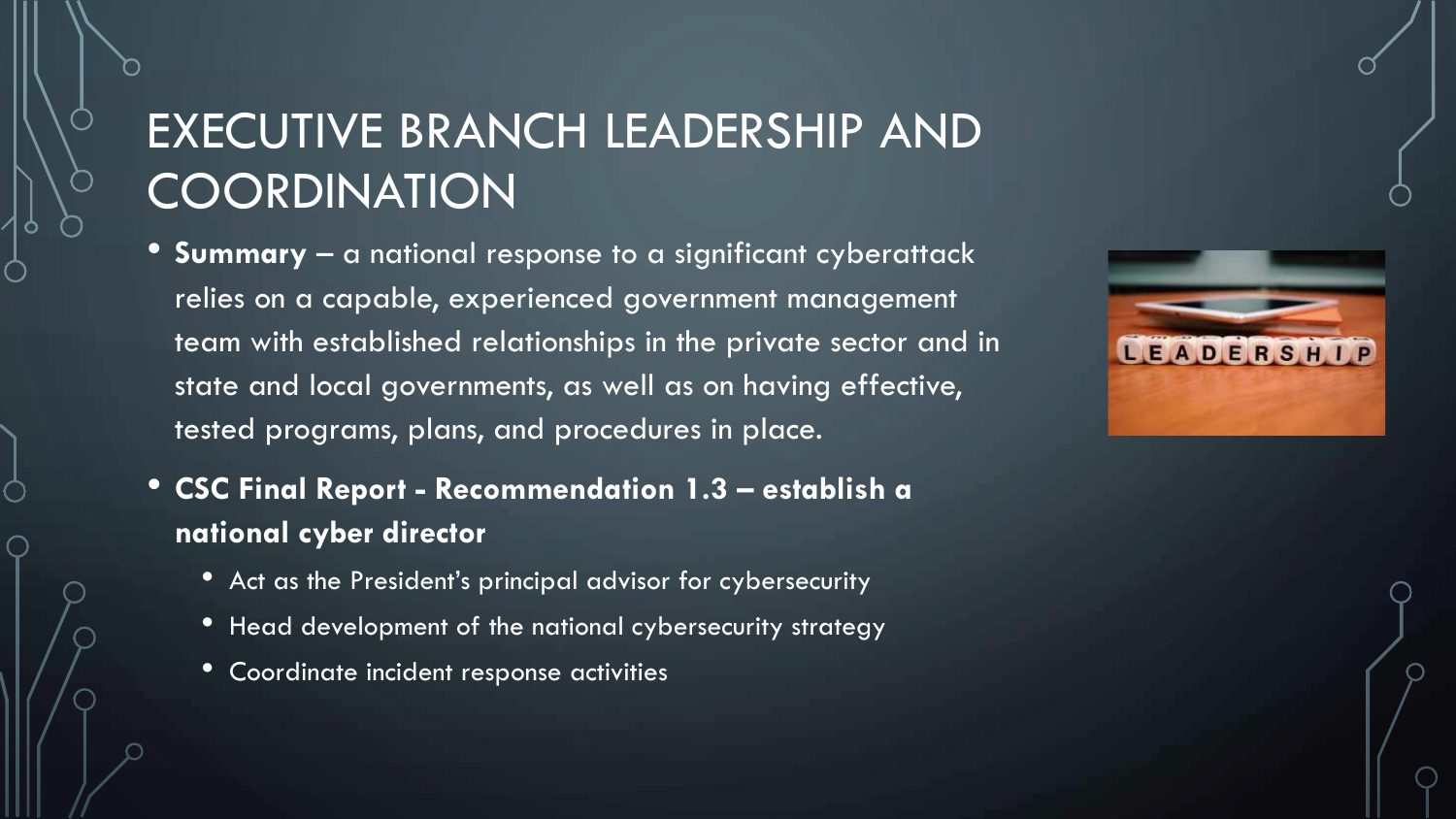#### EXECUTIVE BRANCH LEADERSHIP AND **COORDINATION**

- **Summary** a national response to a significant cyberattack relies on a capable, experienced government management team with established relationships in the private sector and in state and local governments, as well as on having effective, tested programs, plans, and procedures in place.
- **CSC Final Report - Recommendation 1.4 – strengthen the Cybersecurity and Infrastructure Security Agency (CISA)**
	- Federal agencies must be sufficiently resourced and prepared to respond and lead during times of crisis

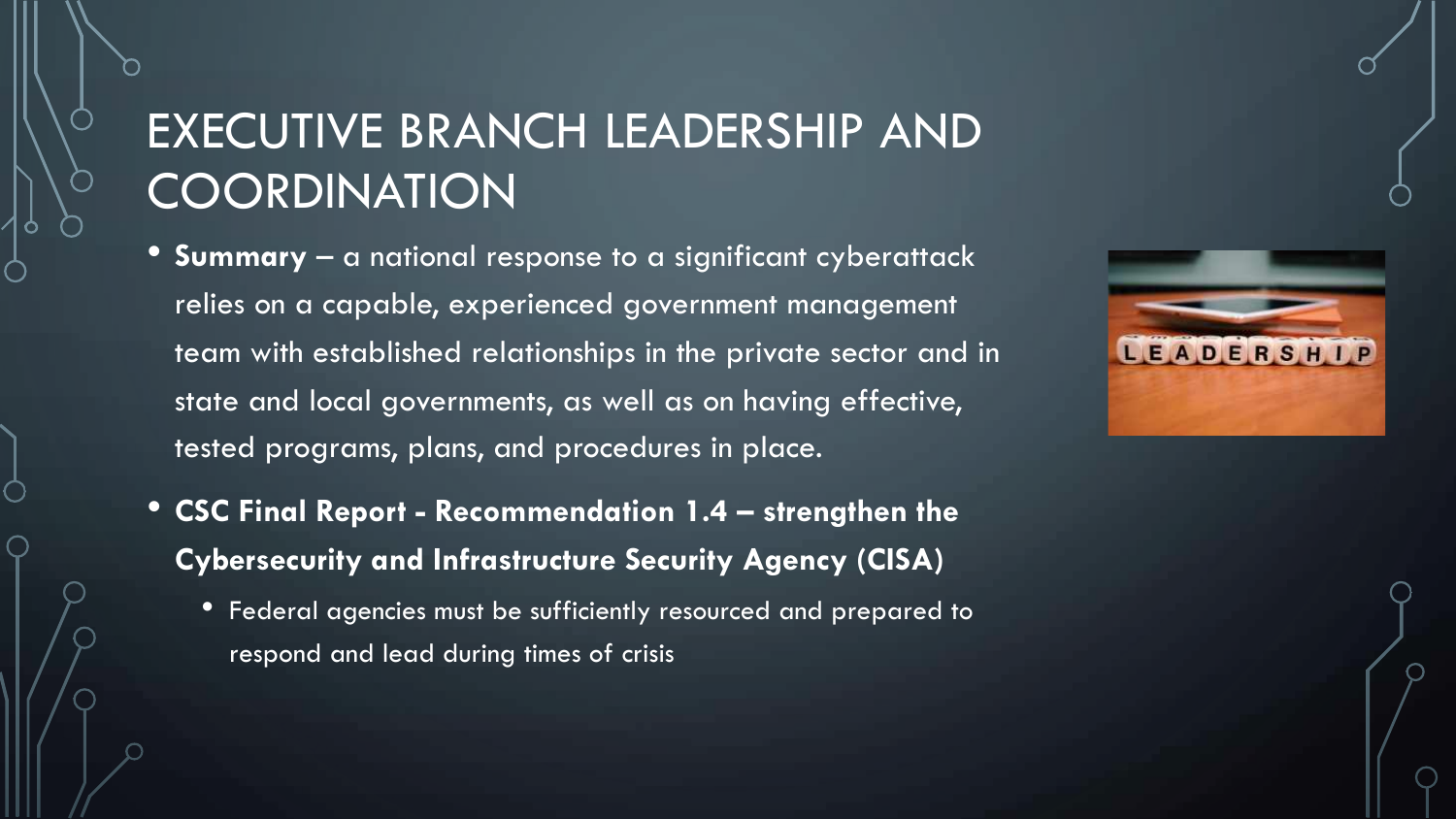# PLANNING FOR CONTINUITY OF THE ECONOMY

• **Summary** – the US has robust plans in place for continuity of operations and government, but not for the economy. Disruptions to the US economy has national and global impact



- **CSC Final Report - Recommendation 3.2 – develop and maintain continuity of the economy planning**
	- Initiate continuity planning with companies that produce and distribute critical goods and services
	- Ensure the continuous flow of goods and services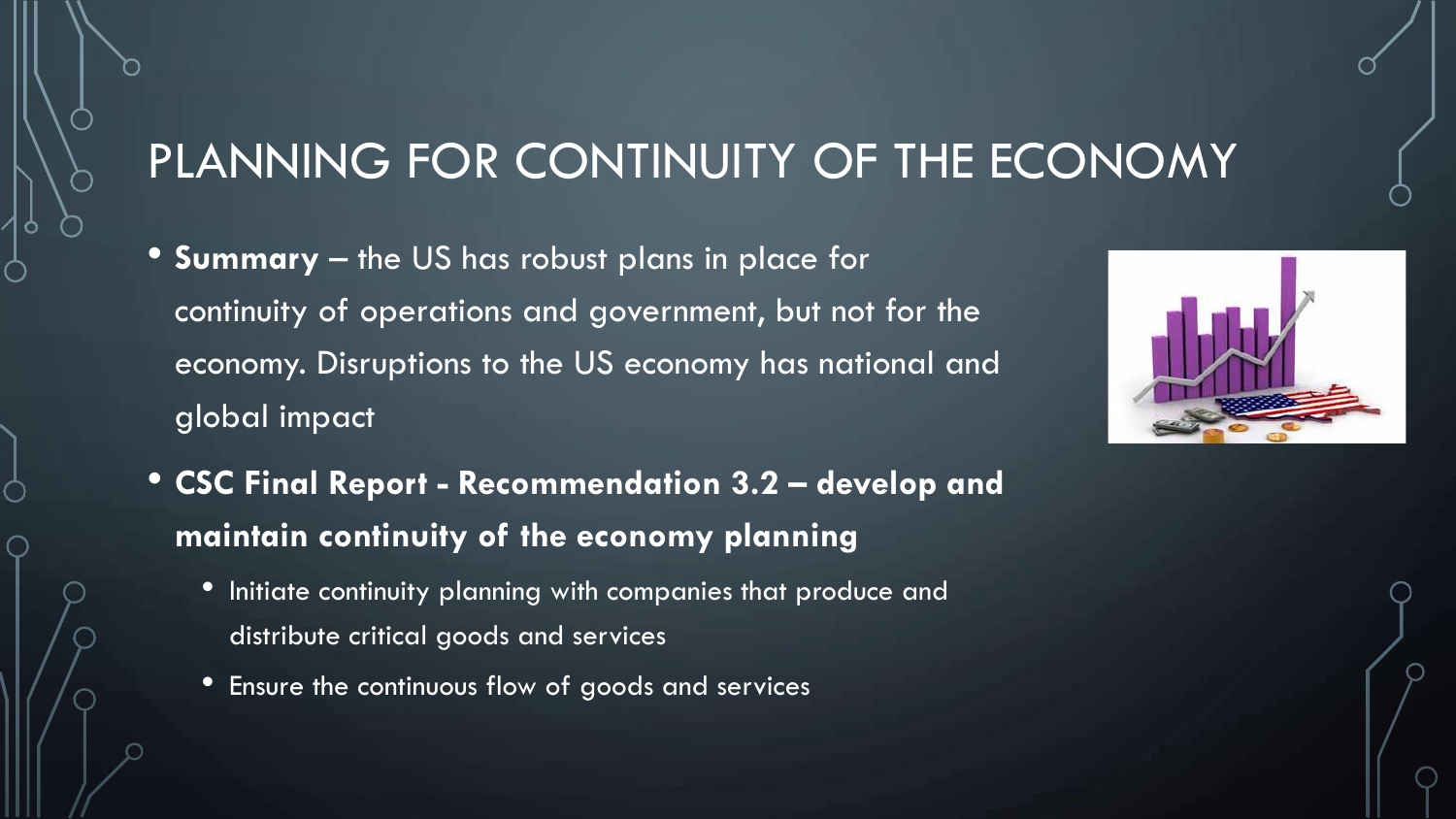# QUICK, EFFECTIVE, AND COORDINATED GOVERNMENT RESPONSE

- **Summary** the US government must bolster its planning and coordination mechanisms to ensure a quick and effective response
- **CSC Final Report - Recommendation 5.4 – establish a Joint Cyber Planning Cell under Cybersecurity and Infrastructure Security Agency**
	- Plans for coordinated action between government and private sector
	- Develop comprehensive policies supporting an effective response

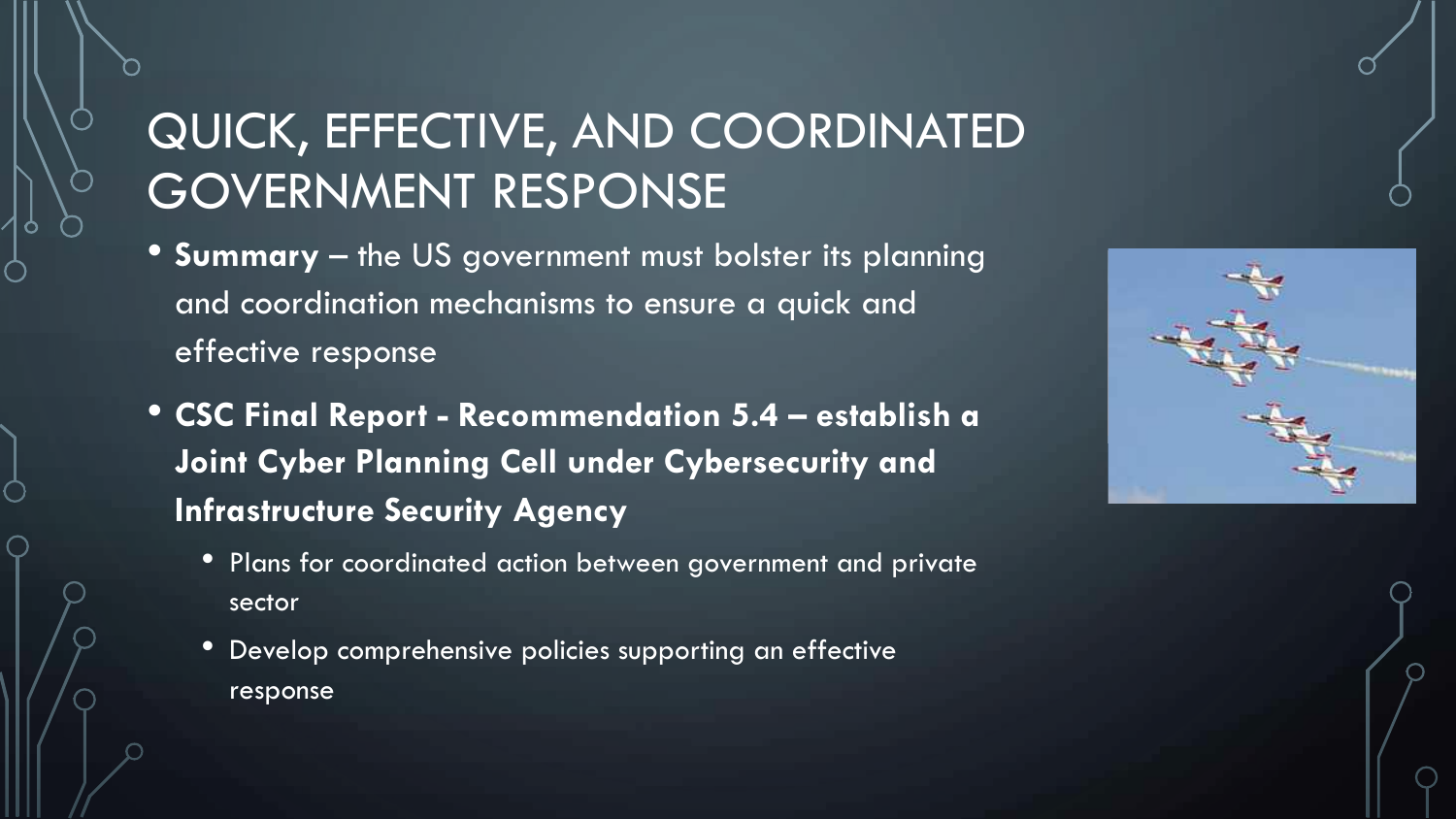# QUICK, EFFECTIVE, AND COORDINATED GOVERNMENT RESPONSE

- **Summary** the US government must bolster its planning and coordination mechanisms to ensure a quick and effective response
- **CSC Final Report - Recommendation 3.33 – improve and expand planning capacity and readiness for cyber incident response and recovery efforts**
	- Clarify roles and responsibilities
	- Conduct cyber exercises (recommendations 3.3.4 and 3.35)

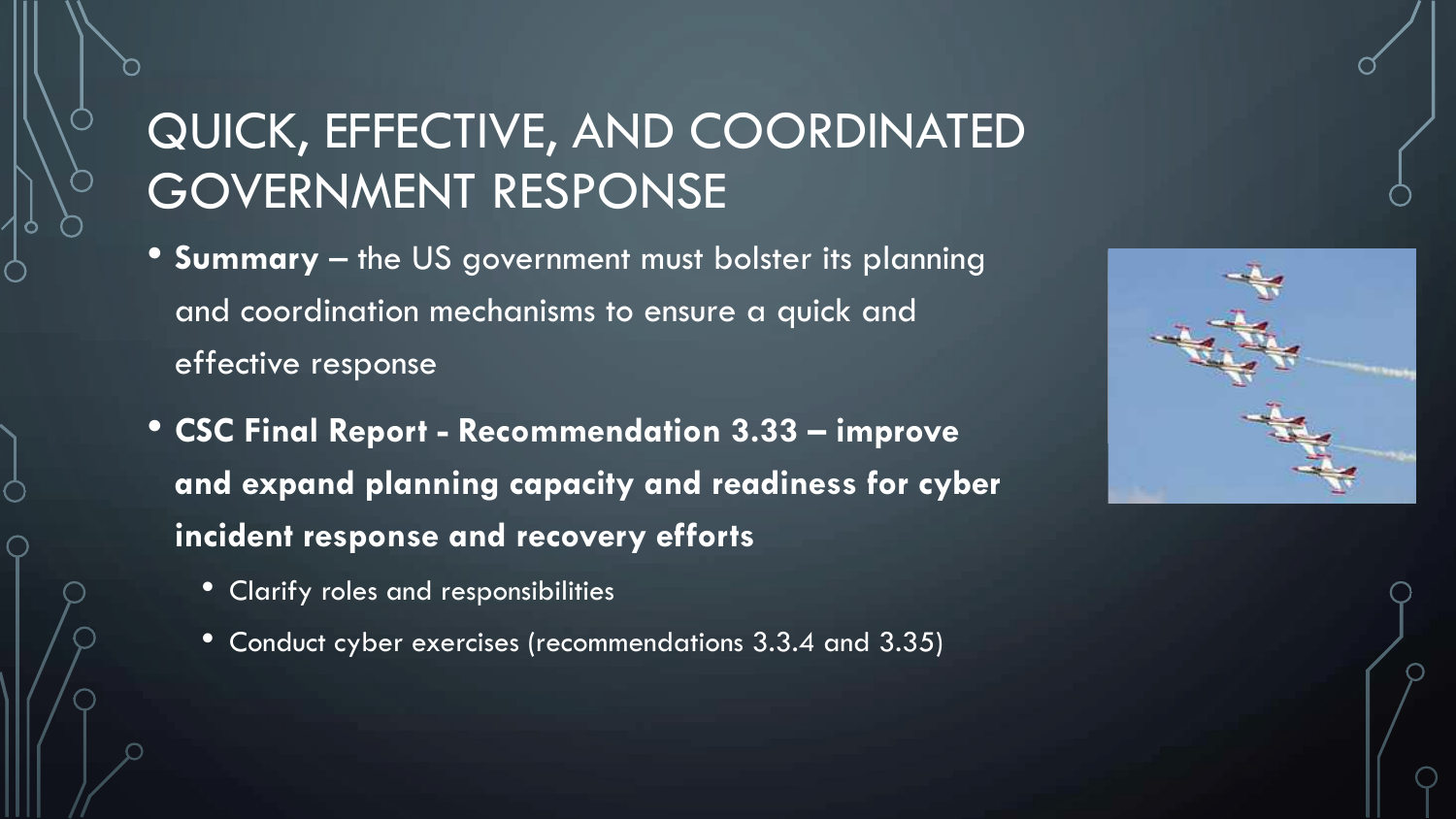# INTERNATIONAL COORDINATION

- **Summary** cyber crises are inherently cross-border problems and require international cooperation and action
- **CSC Final Report - Recommendation 2.1 – create a Cyber Bureau and Assistant Secretary at the US Dept of State**
	- Strong State Department leadership is critical
	- Coordinate an international response

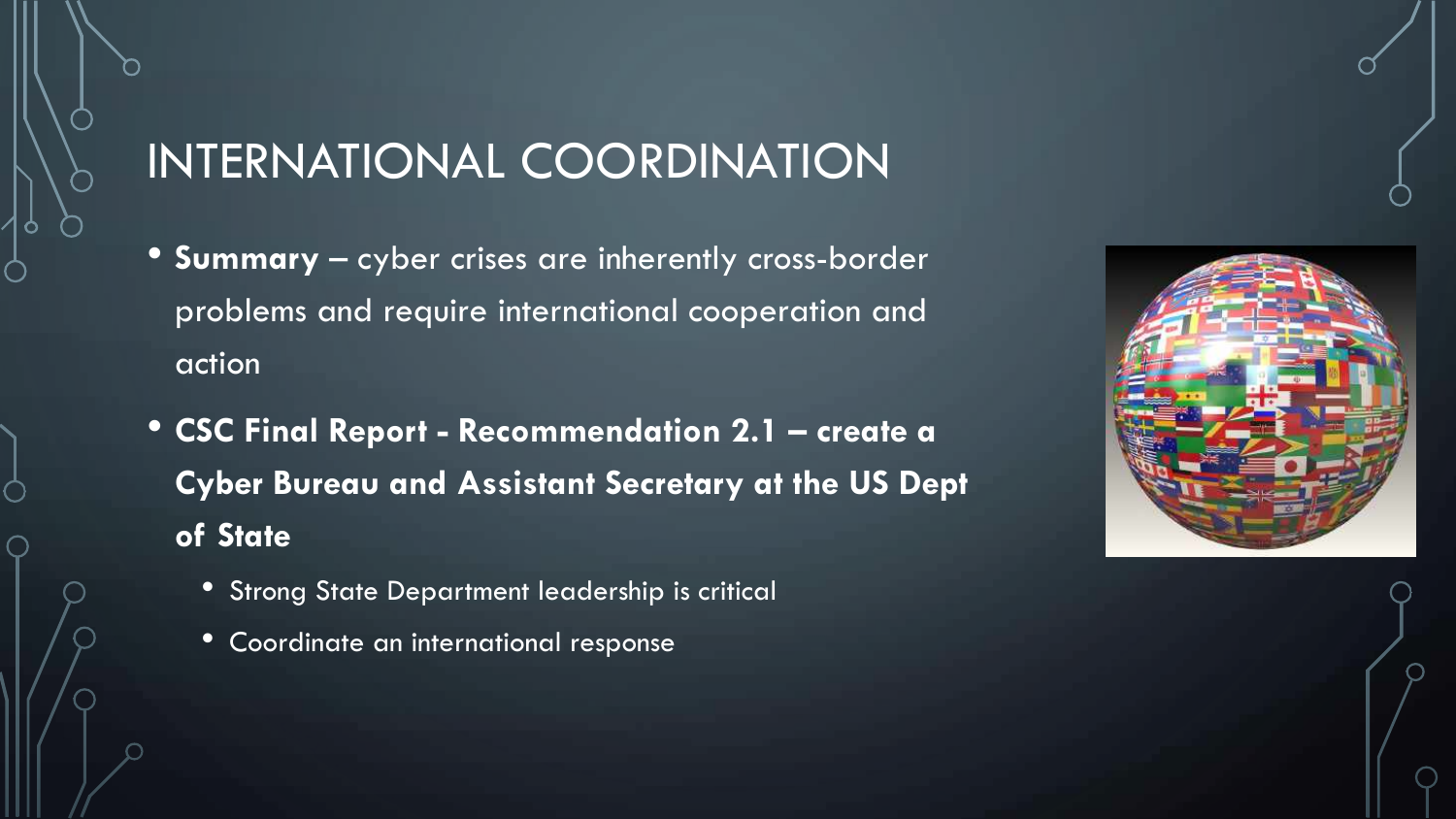# INTERNATIONAL COORDINATION

- **Summary** cyber crises are inherently cross-border problems and require international cooperation and action
- **CSC Final Report - Recommendation 2.1.1 – strengthen norms of responsible state behavior in cyberspace**
	- Strong norms are critical for shaping behavior, preventing further harm, and stabilizing the environment during a crisis

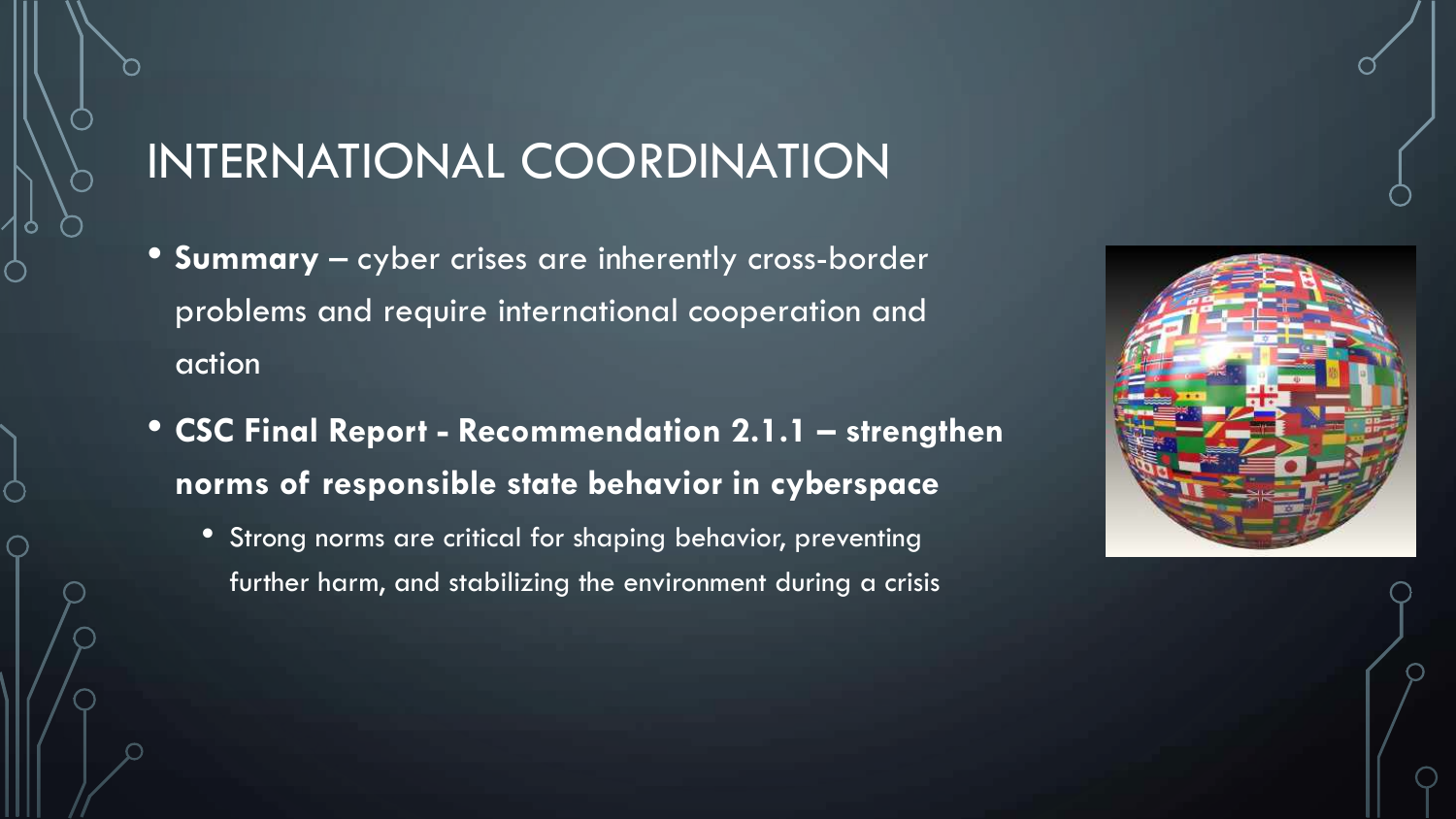# INTERNATIONAL COORDINATION

- **Summary** cyber crises are inherently cross-border problems and require international cooperation and action
- **CSC Final Report - Recommendation 2.1.3 – improve cyber capacity building and consolidate the funding of cyber foreign assistance**
	- State Department building of capacity in partner nations to address state-sponsored hacking operations

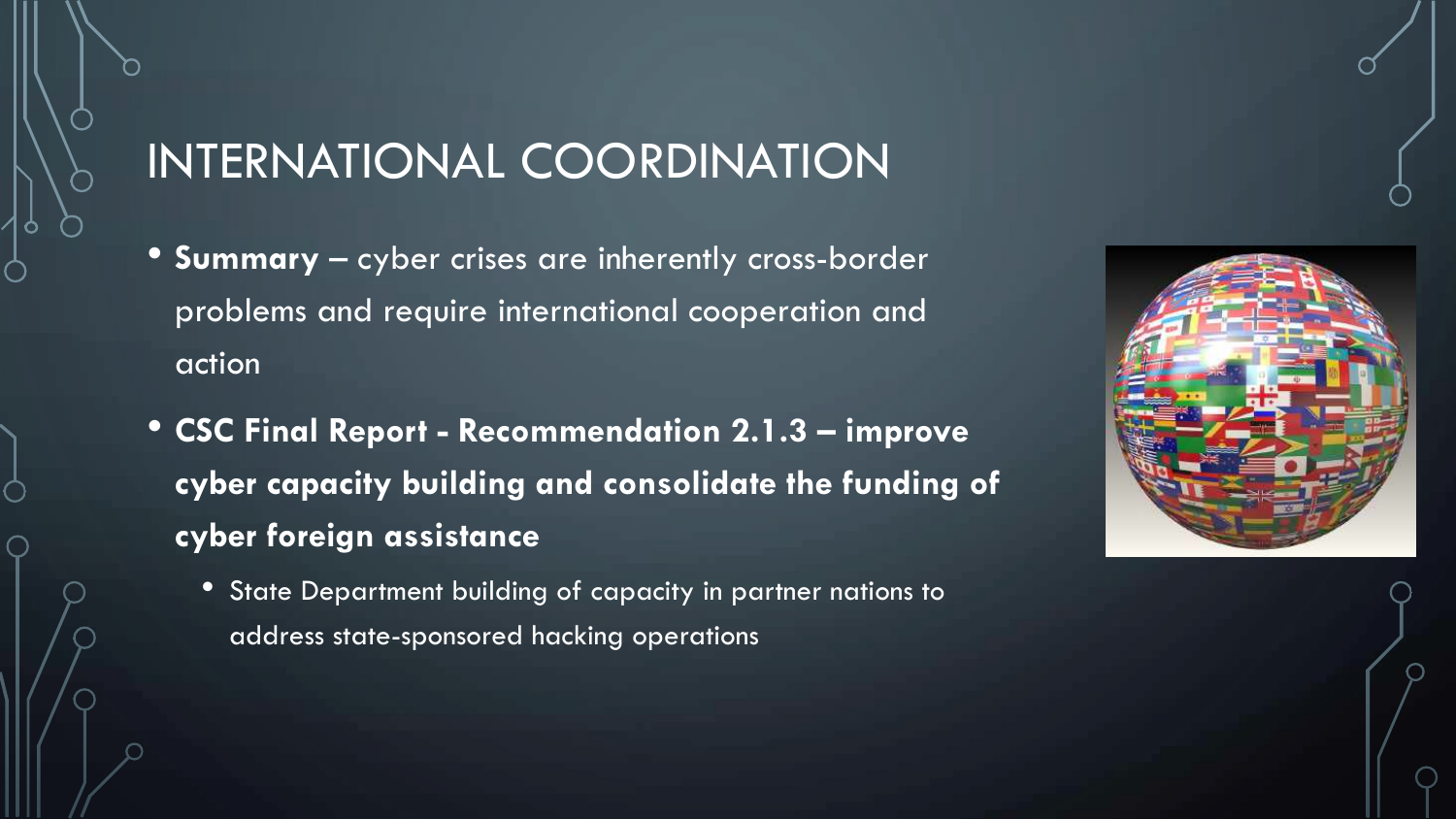# AVAILABILITY AND SECURITY OF CRITICAL RESOURCES

- **Summary** understanding and mitigating supply chain dependencies to prevent shortfalls in production capacity of goods and services
- **CSC Final Report - Recommendation 4.6 – develop and implement an Information and Communications Technology Industrial Base Strategy**
	- Prevent shortages of critical resources by identifying critical dependencies and ensuring adequate investment

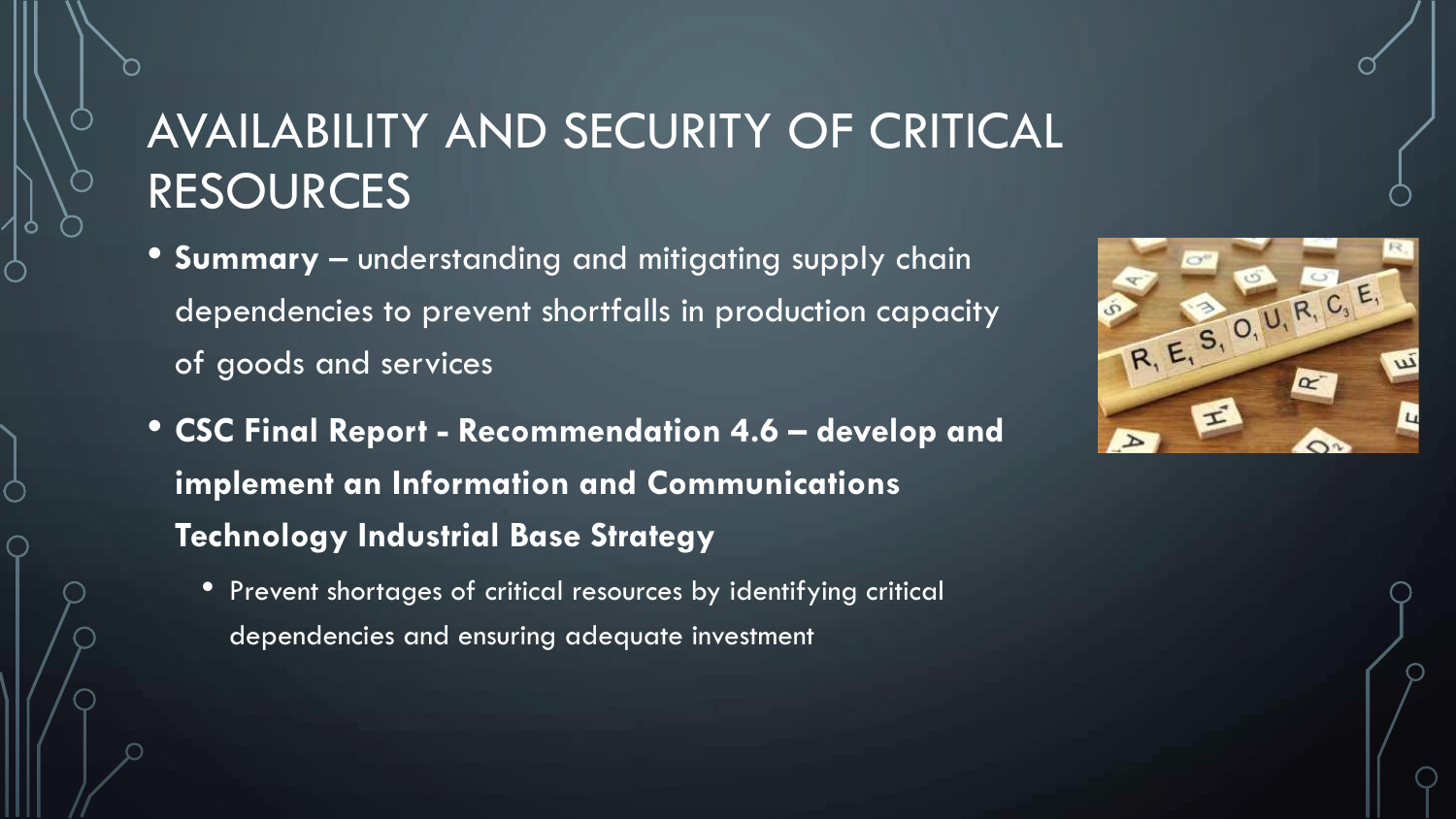# AVAILABILITY AND SECURITY OF CRITICAL RESOURCES

- **Summary** understanding and mitigating supply chain dependencies to prevent shortfalls in production capacity of goods and services
- **CSC Final Report - Recommendation 3.3.1 – design responsibilities for cybersecurity services under the Defense Production Act**
	- Enable the federal government to allocate critical cyber incident response services

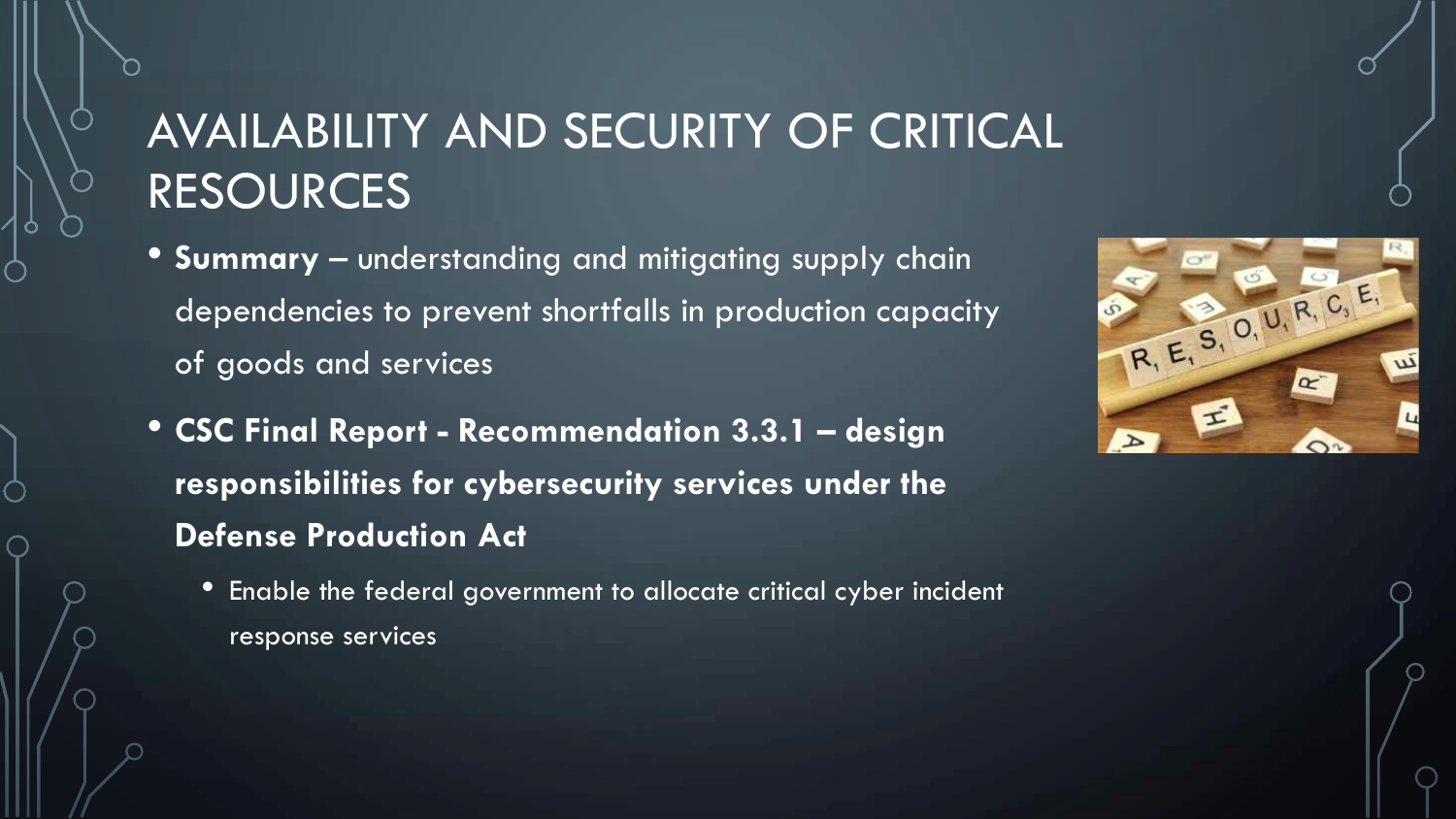# A ROBUST FEDERAL CYBERSECURITY WORKFORCE

- **Summary** following a significant cyberattack, the US will need to rely on a skilled cybersecurity workforce
- **CSC Final Report - Recommendation 1.5 – diversify and strengthen to Federal cybersecurity workforce**
	- Congress should immediately authorize additional flexibility to use direct hire authorities
	- Federal agencies should rapidly deploy apprenticeship programs for cyber roles

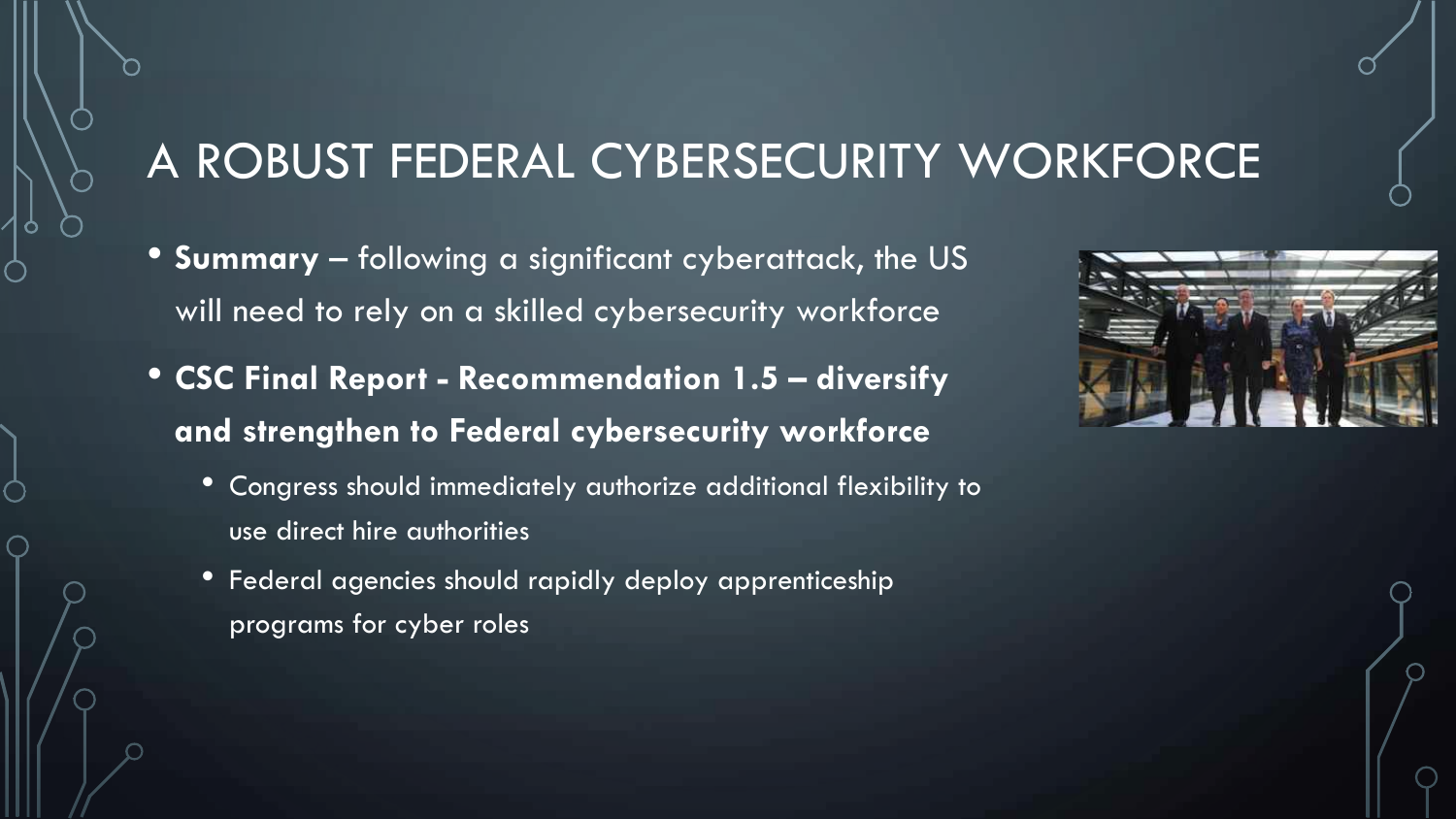#### VOTER SAFETY AND SECURE, CREDIBLE VOTING

- **Summary** American democracy depends on elections occurring on a fixed schedule
- **CSC Final Report - Recommendation 3.4 – improve the structure and enhance funding of the Election Assistance Commission (EAC)**
	- EAC has the necessary expertise to address election challenges
	- EAC must be strengthened and better resourced

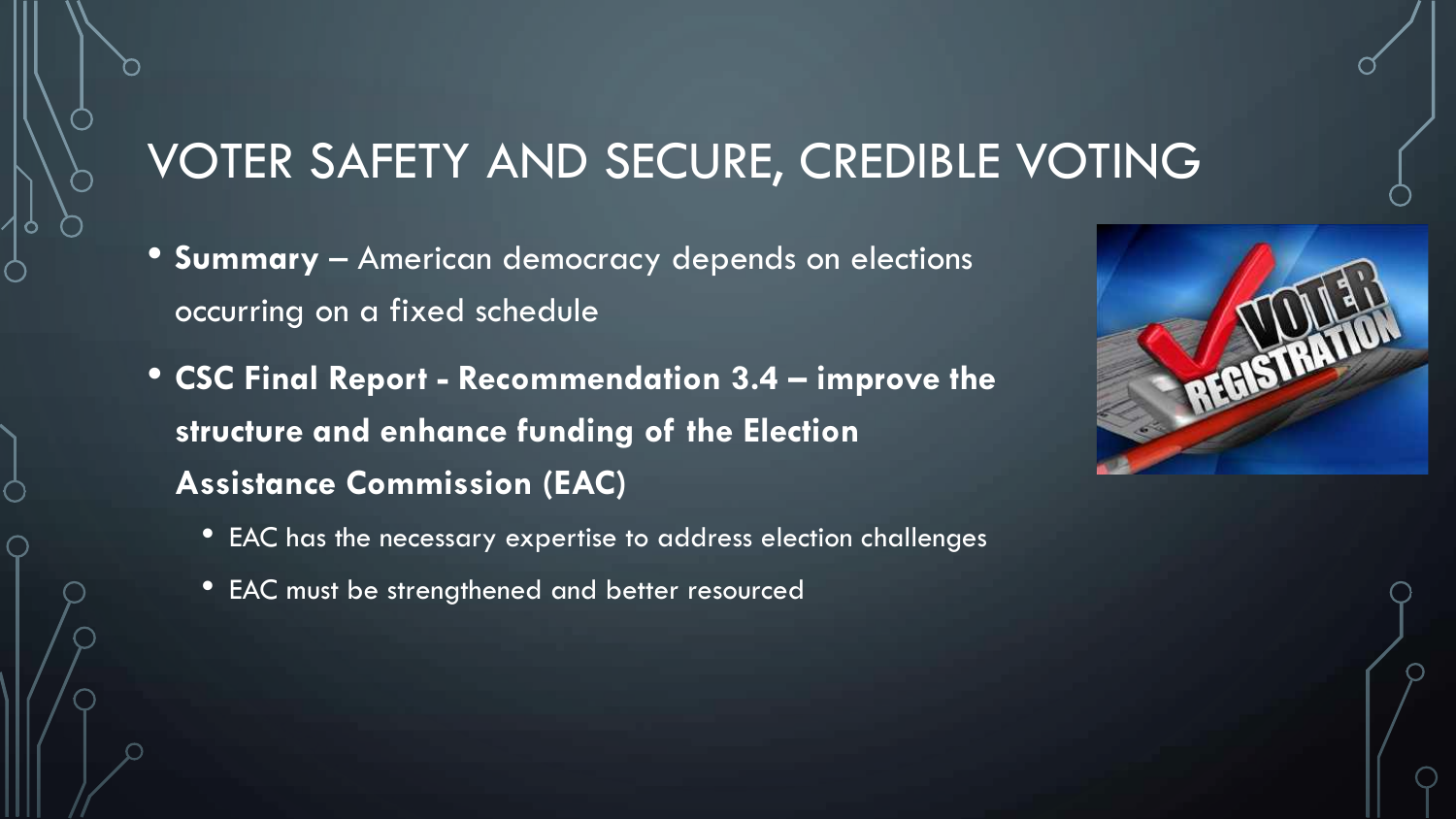# SUSTAINED NATIONAL RISK ASSESSMENT AND MANAGEMENT

- **Summary** the nation must invest in systems that better forecast, rank, and manage risk to enable decisions makers to prioritize resources and increase resilience
- **CSC Final Report - Recommendation 3.1 – codify sector-specific agencies into law as Sector Risk Management Agencies and strengthen their ability to manage critical infrastructure risk**
	- Establishing basic expectations and responsibilities will provide the foundation for greater resources, authority, and accountability

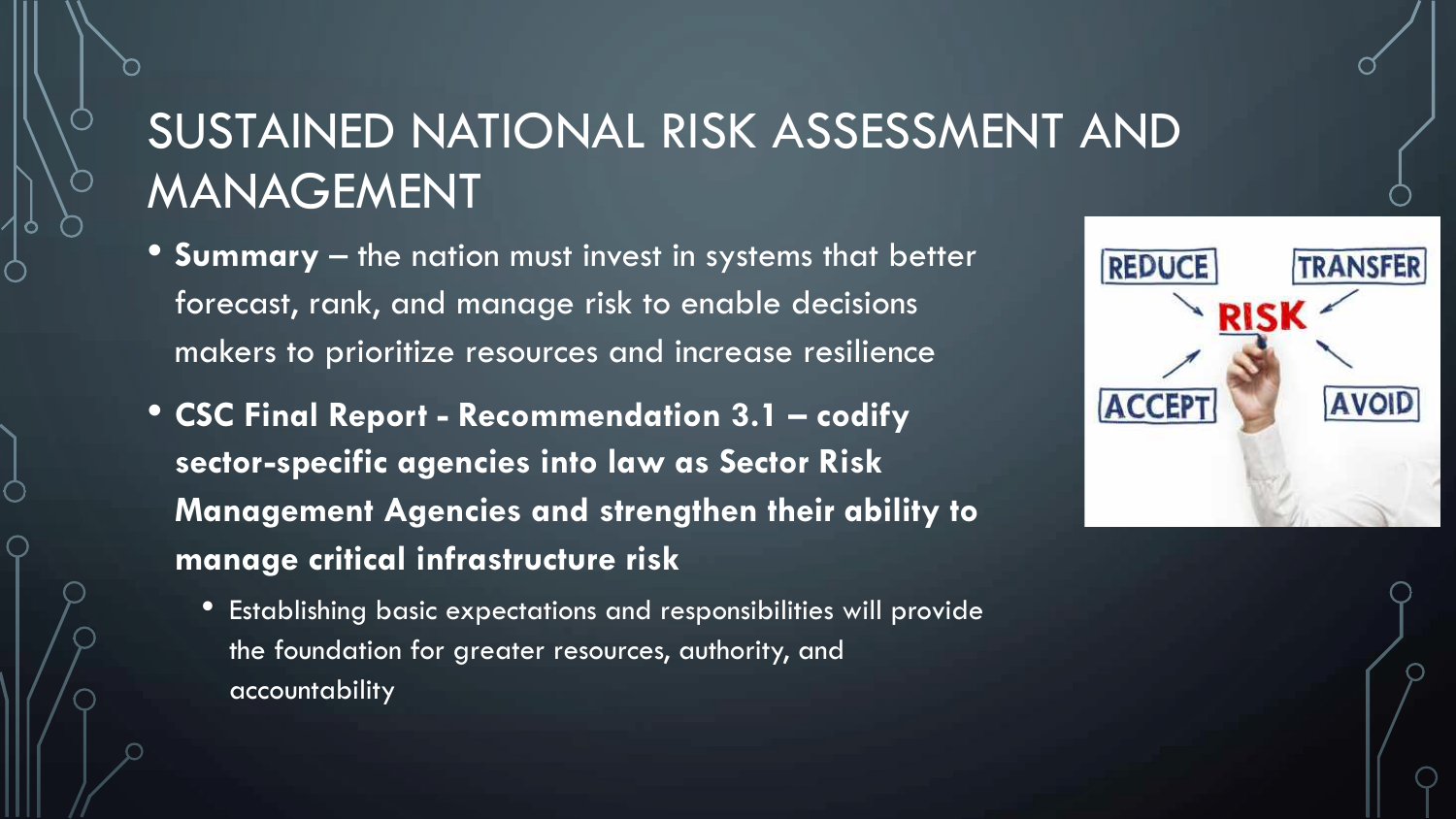# SUSTAINED NATIONAL RISK ASSESSMENT AND MANAGEMENT

- **Summary** the nation must invest in systems that better forecast, rank, and manage risk to enable decisions makers to prioritize resources and increase resilience
- **CSC Final Report - Recommendation 3.1.1 – establish a five-year national risk management cycle culminating in a critical infrastructure resilience strategy**

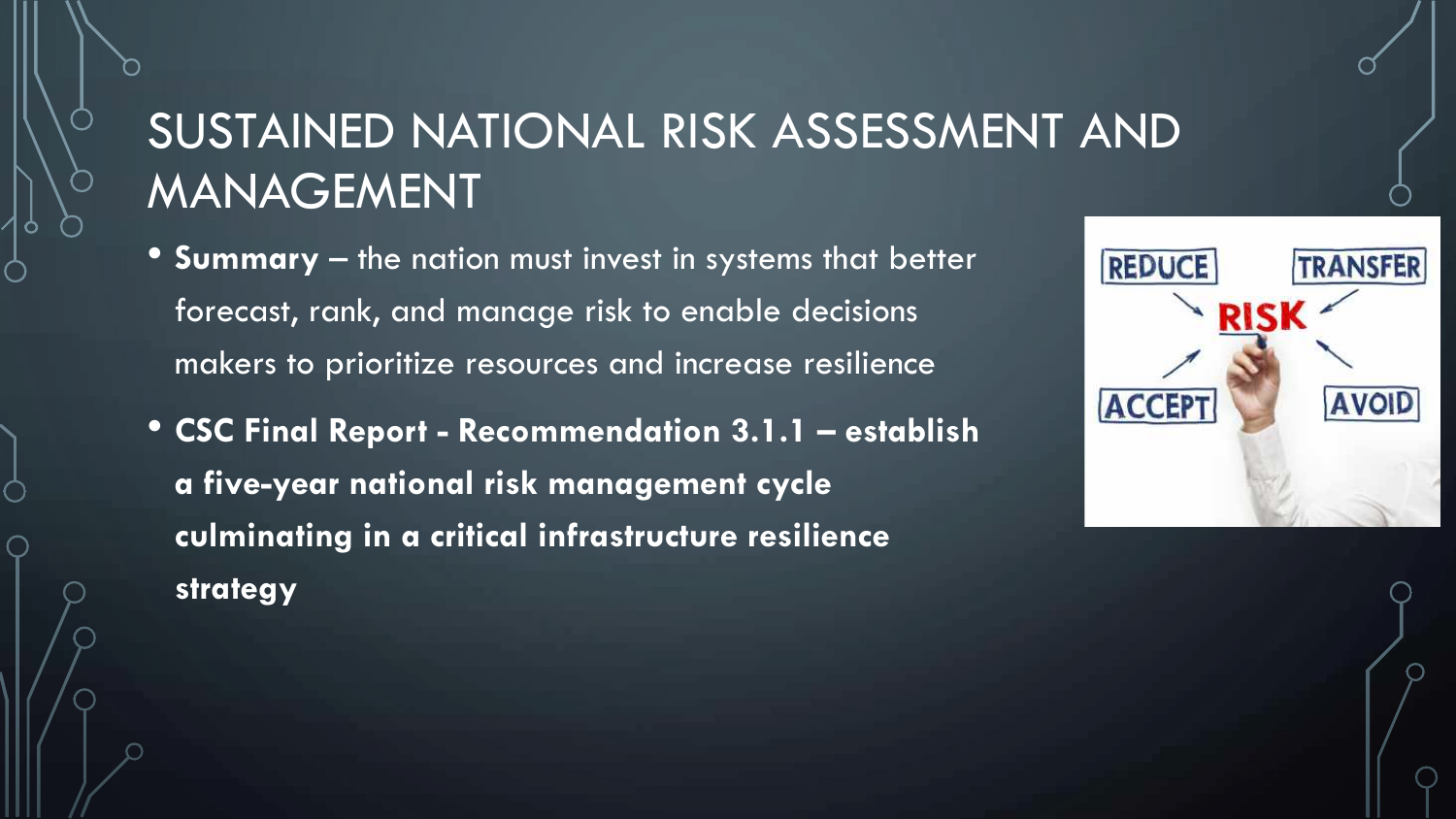# SUSTAINED NATIONAL RISK ASSESSMENT AND MANAGEMENT

- **Summary** the nation must invest in systems that better forecast, rank, and manage risk to enable decisions makers to prioritize resources and increase resilience
- **CSC Final Report - Recommendation 3.1.2 – establish a National Cybersecurity Assistance Fund to ensure consistent and timely funding for initiatives that underpin national resilience**

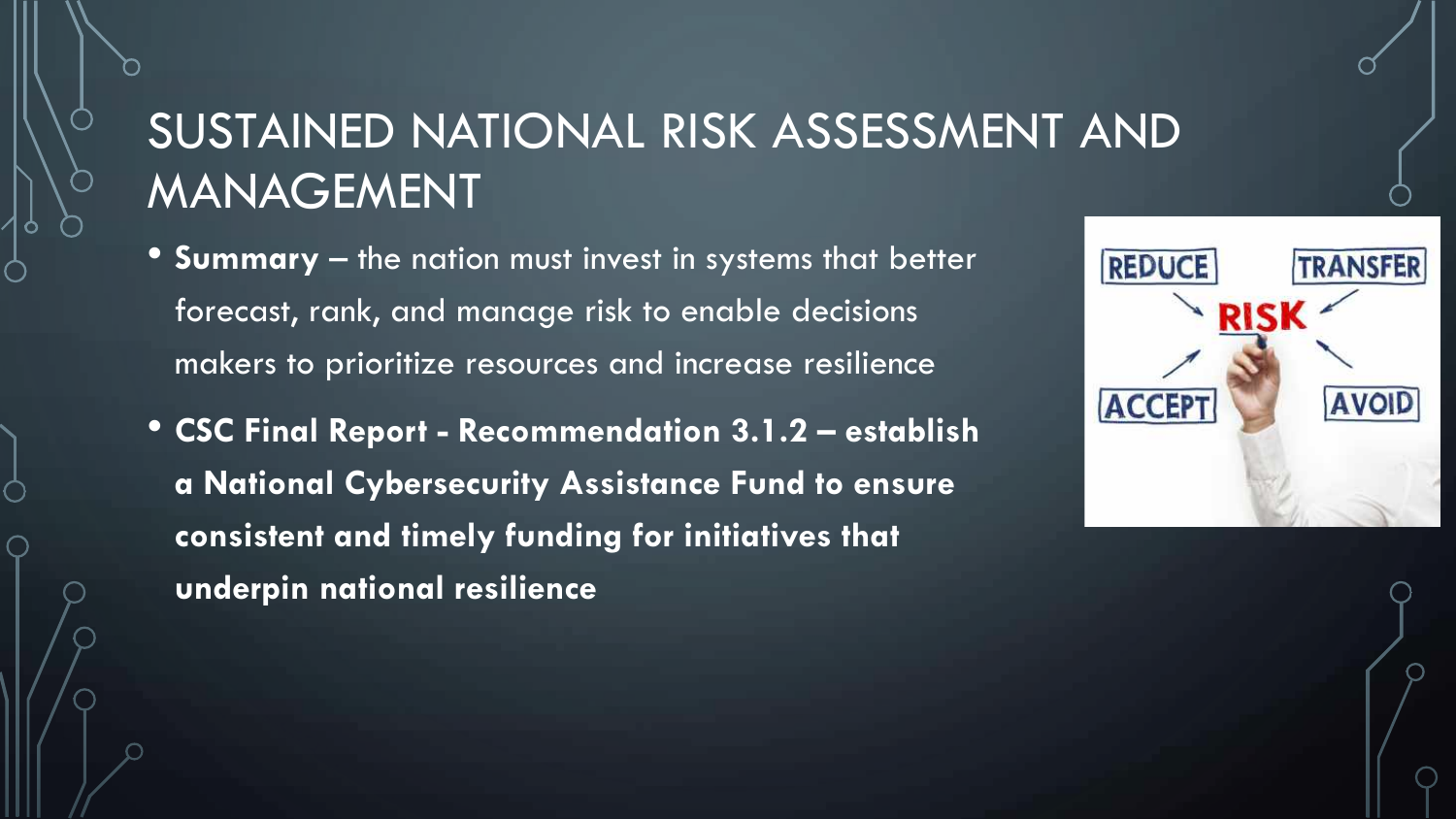- **Summary** the US cannot meaningfully prevent, manage, or mitigate future significant cyberattacks if it lacks data, models and forecasts
- **CSC Final Report - Recommendation 2.1.6 – improve attribution analysis and the attribution-decision rubric**
	- Help determine responsible parties and formulate a comprehensive response

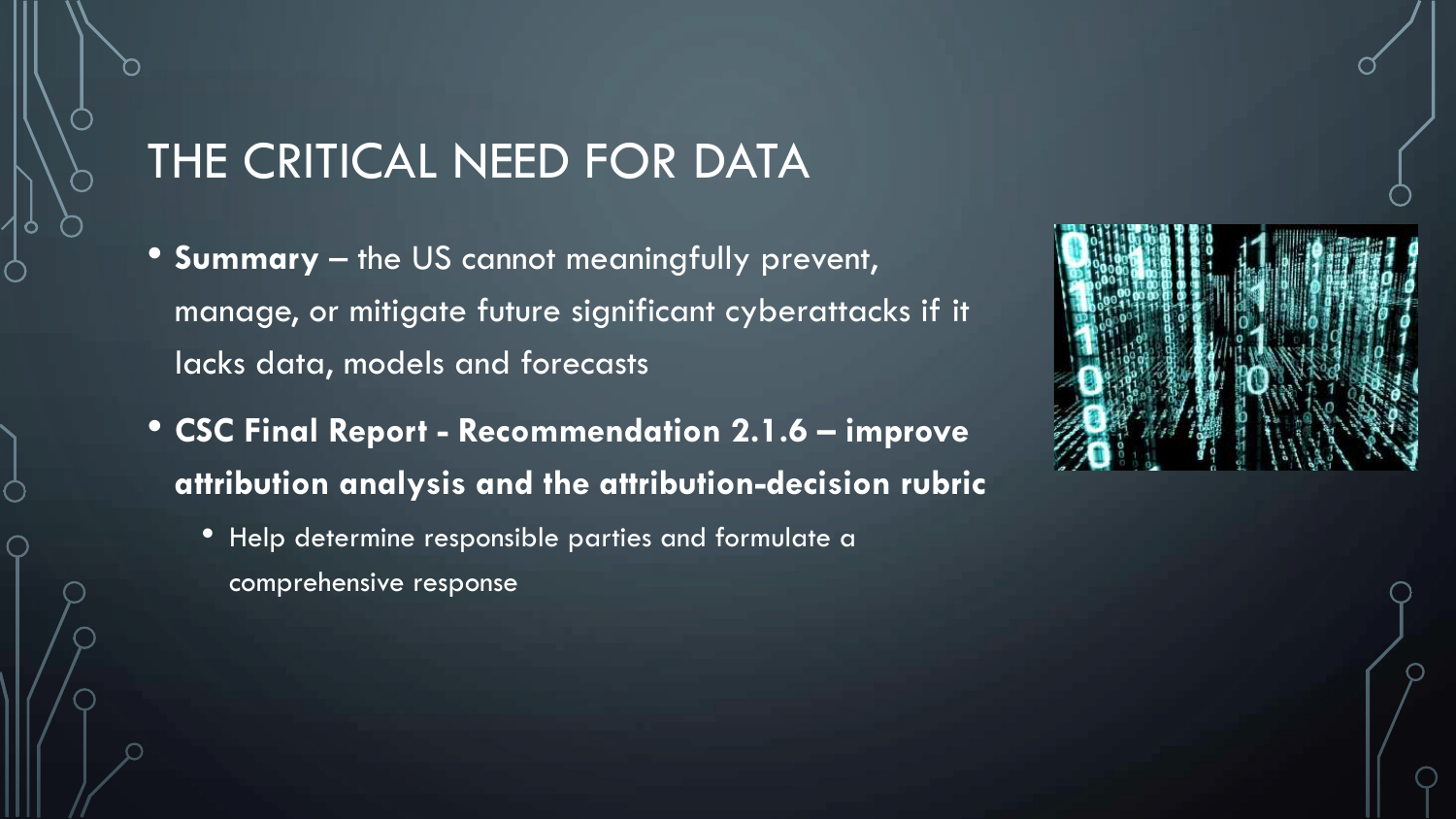- **Summary** the US cannot meaningfully prevent, manage, or mitigate future significant cyberattacks if it lacks data, models and forecasts
- **CSC Final Report - Recommendation 4.3 – establish a Bureau of Cyber Statistics**
	- Create a central capacity empowered to collect and provide statistical data to empower and inform policymakers, the private sector, the general public, and the research community

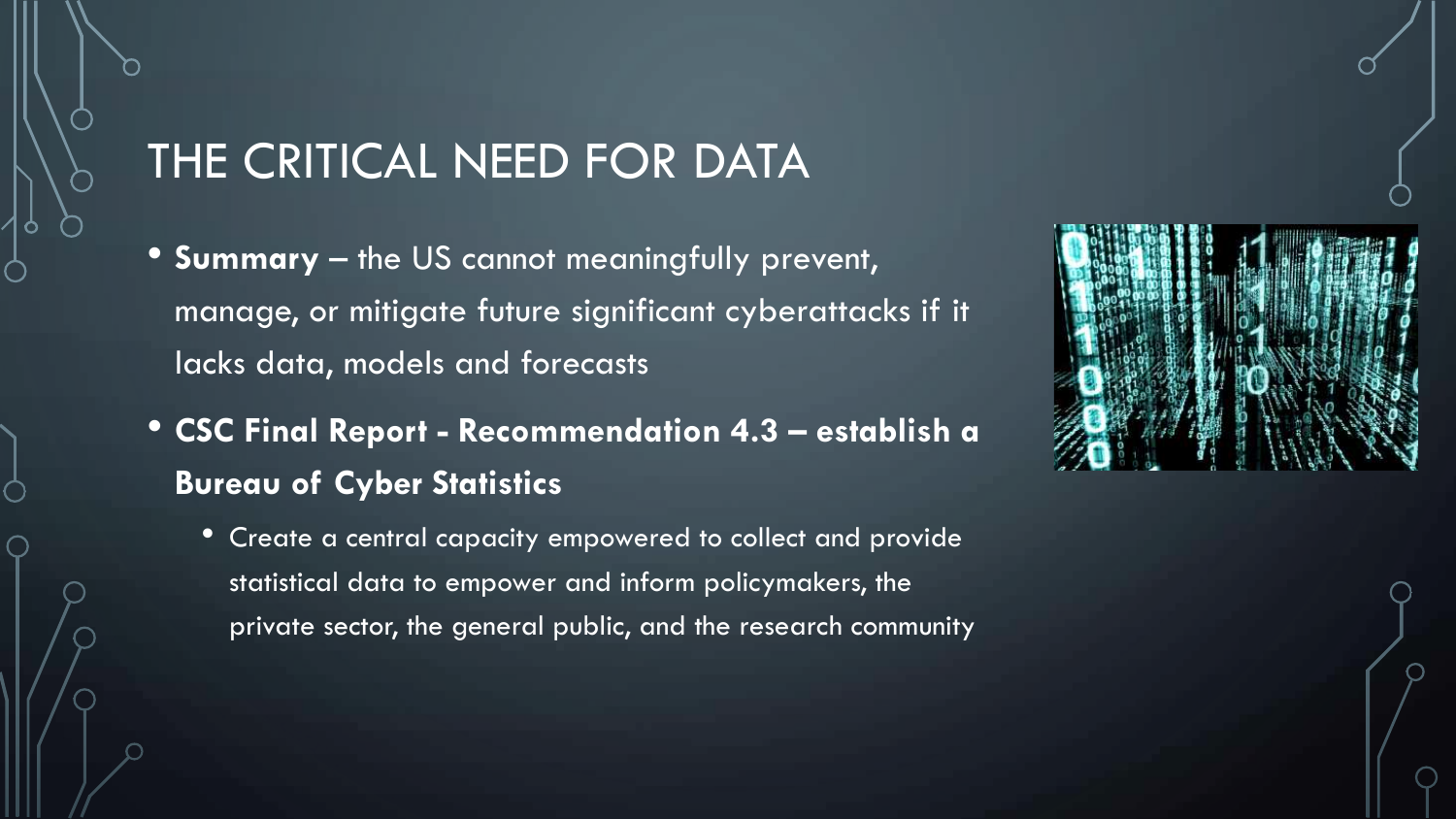- **Summary** the US cannot meaningfully prevent, manage, or mitigate future significant cyberattacks if it lacks data, models and forecasts
- **CSC Final Report - Recommendation 4.4.1 – establish a public-private partnership on modeling risk**

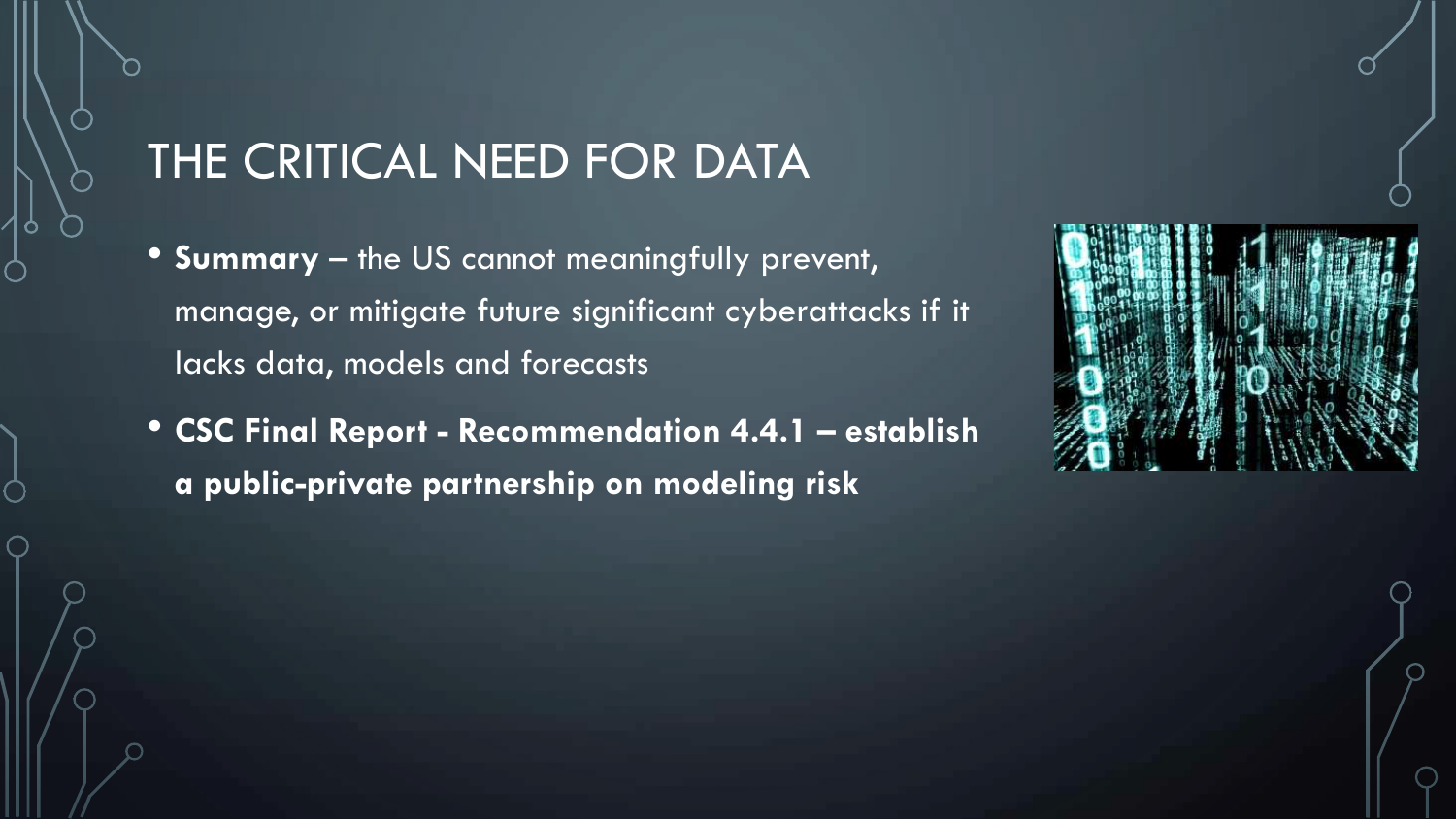- **Summary** the US cannot meaningfully prevent, manage, or mitigate future significant cyberattacks if it lacks data, models and forecasts
- **CSC Final Report - Recommendation 5.2 – establish and fund a joint collaborative environment for sharing and fusing threat information**
	- Ensure the continual collection and dissemination of relevant data and metrics to owners and operators of critical infrastructure
	- Collect data through a national cyber reporting law (Recommendation 5.2.2) and a national data breach notification law (Recommendation 4.7.1) as well as data collected via expanded and standardized voluntary threat detection programs (Recommendation 5.2.1)

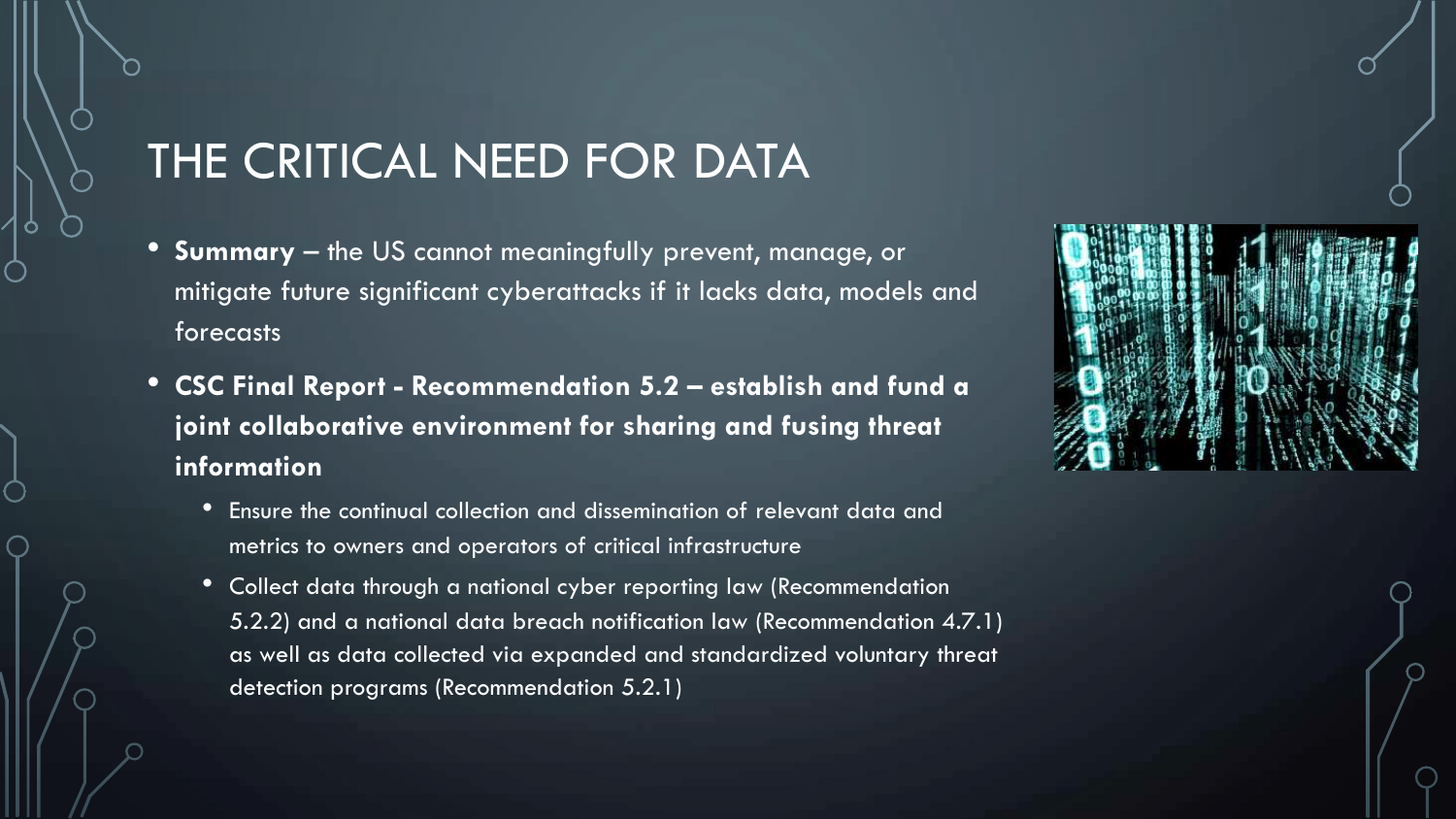#### GOVERNMENT CAPACITY TO RESPOND TO CRISES

- **Summary** federal agencies are not sufficiently empowered to respond to a significant cyberattack
- **CSC Final Report - Recommendation 3.3 – codify a "Cyber State of Distress" tied to a "Cyber Response and Recovery Fund"**



• The fund would allow for rapid mobilization and deployment of resources to assist governments and the private sector beyond what is available through conventional technical assistance and cyber response programs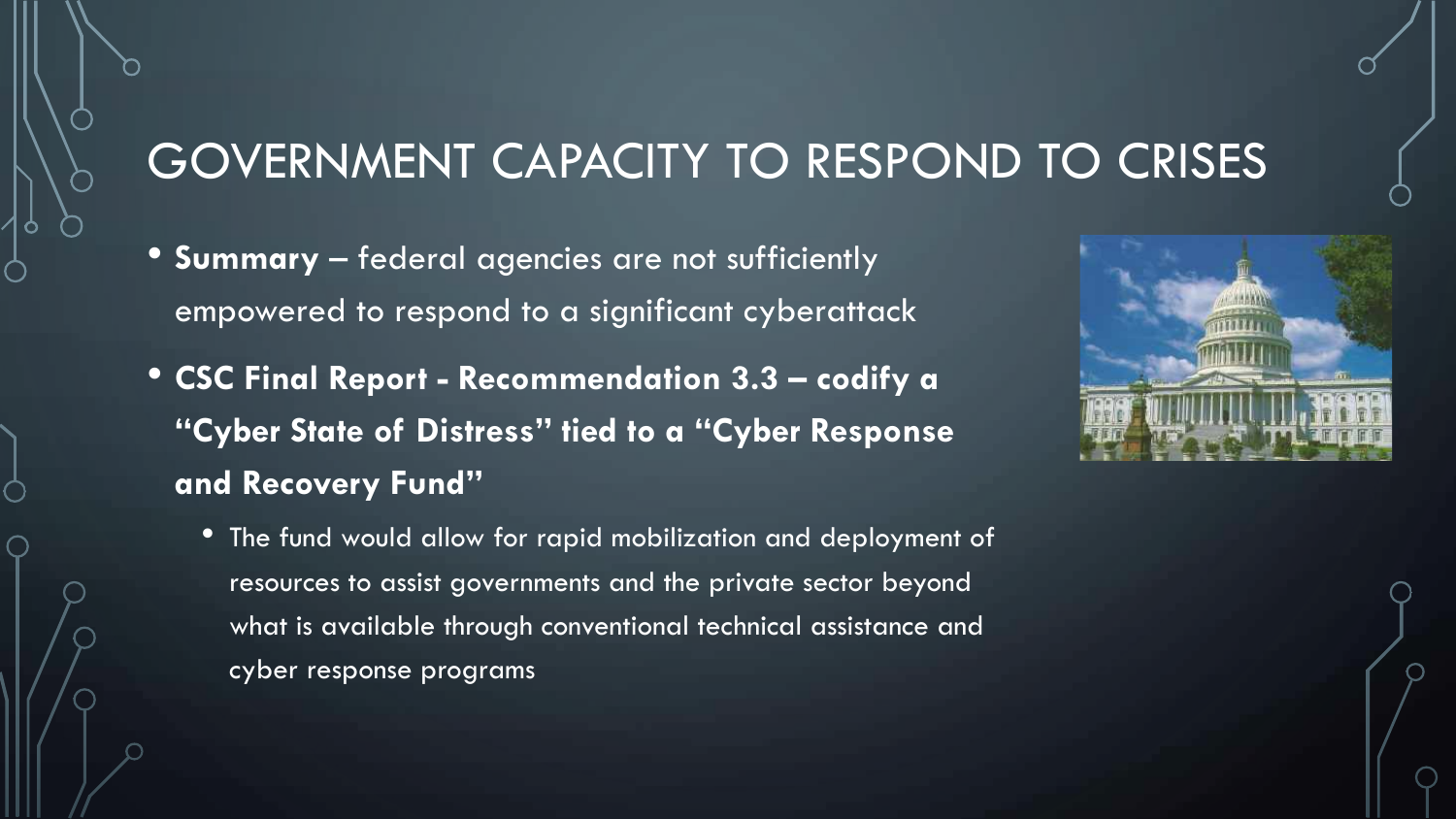#### GOVERNMENT CAPACITY TO RESPOND TO CRISES

- **Summary** federal agencies are not sufficiently empowered to respond to a significant cyberattack
- **CSC Final Report - Recommendation 3.3.6 – clarify the cyber capabilities and strengthen the interoperability of the National Guard and assess the establishment of a military cyber reserve (Recommendation 6.1.7)**

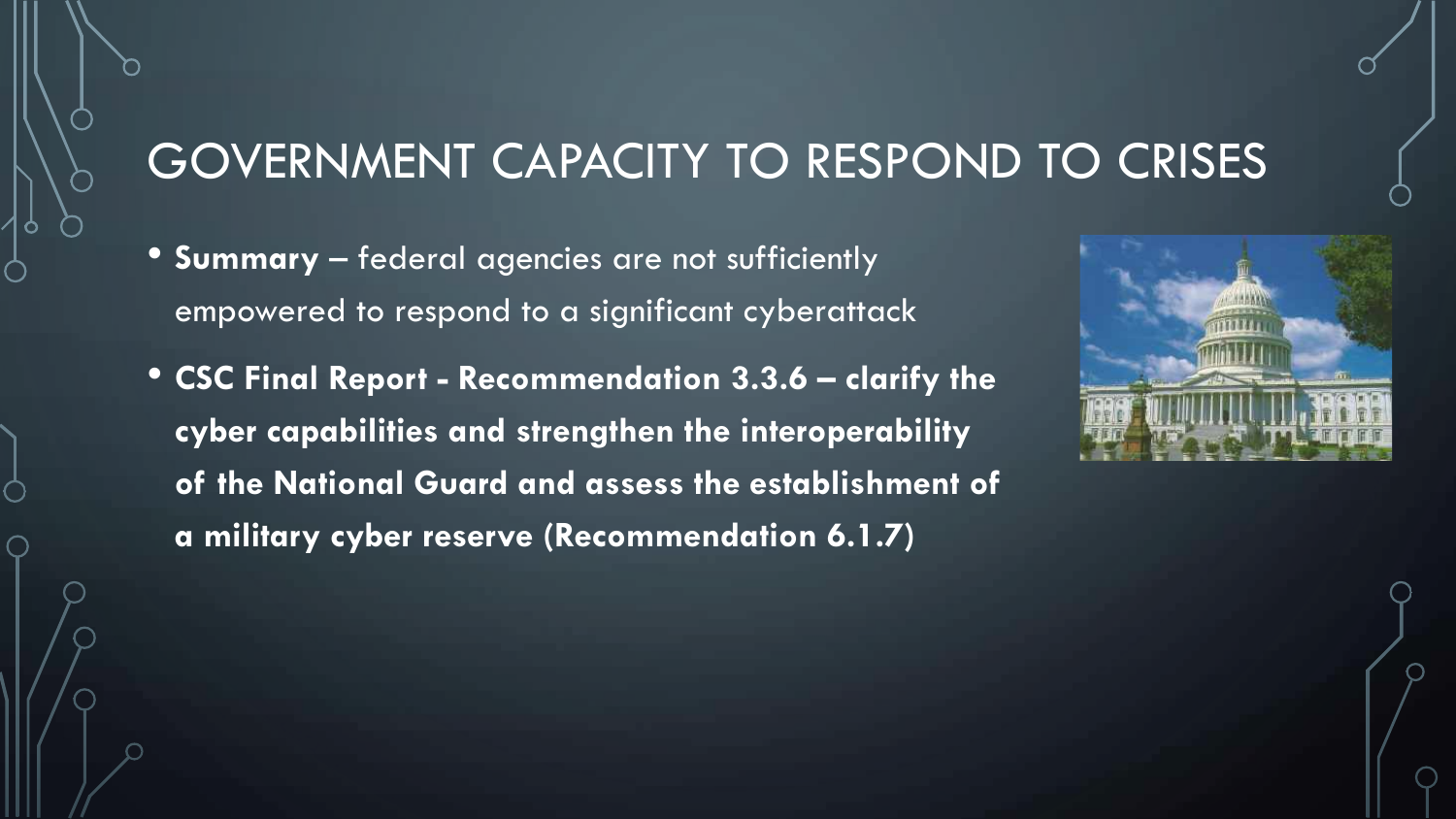# CREATING SOCIETAL RESILIENCE TO DISINFORMATION

- **Summary** education helps to equip Americans to recognize disinformation operations, so they will be less susceptible to them
- **CSC Final Report - Recommendation 3.5 – build societal resilience to foreign malign cyber-enabled information operations**
	- Through literacy and modernized civic education, assist the average American to discern trustworthiness of online content

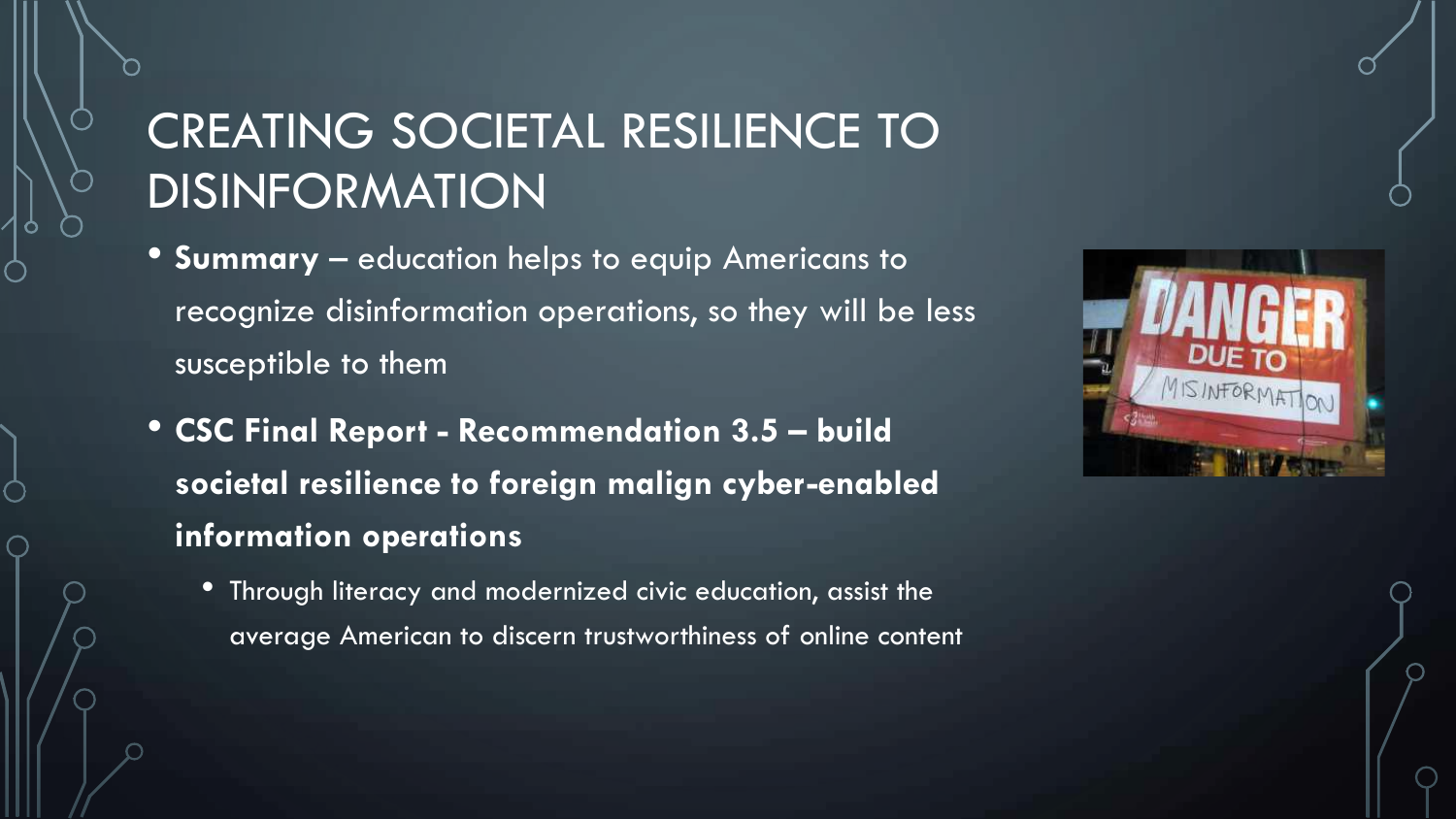#### IDENTIFYING AND COUNTERING DISINFORMATION

- **Summary** education helps to equip Americans to recognize disinformation operations, so they will be less susceptible to them
- **NEW Recommendation – establish the Social Media and Data Threat Analysis Center**
	- Independent, non-profit organization intended to encourage public-private cooperation to detect and counter foreign influence operations against the US

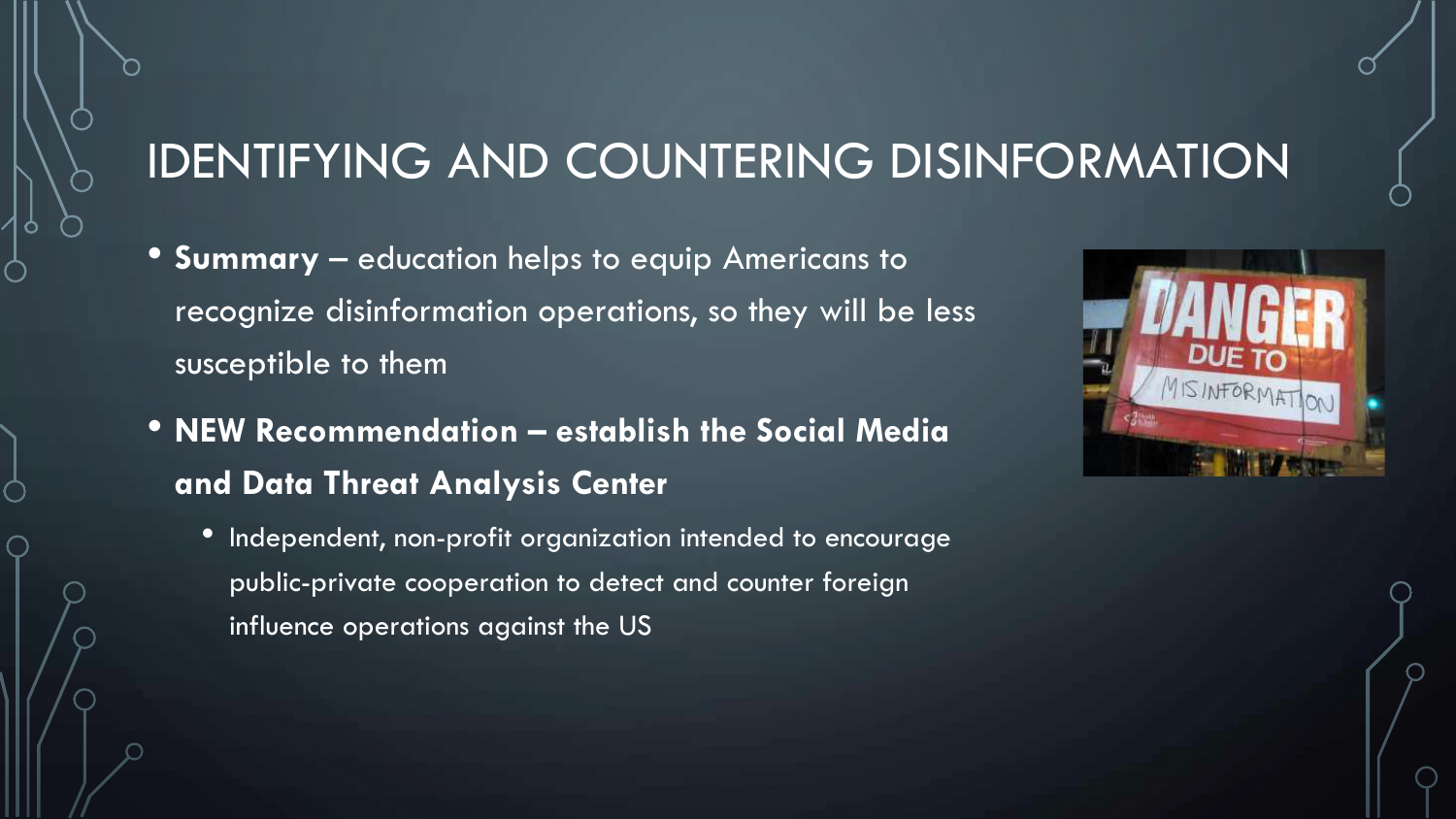# IDENTIFYING AND COUNTERING DISINFORMATION

- **Summary** education helps to equip Americans to recognize disinformation operations, so they will be less susceptible to them
- **NEW Recommendation – increase non-governmental capacity to identify and counter foreign disinformation and influence campaigns**
	- Fund non-profit centers to identify, expose, and explain malign foreign influence campaigns to the American public

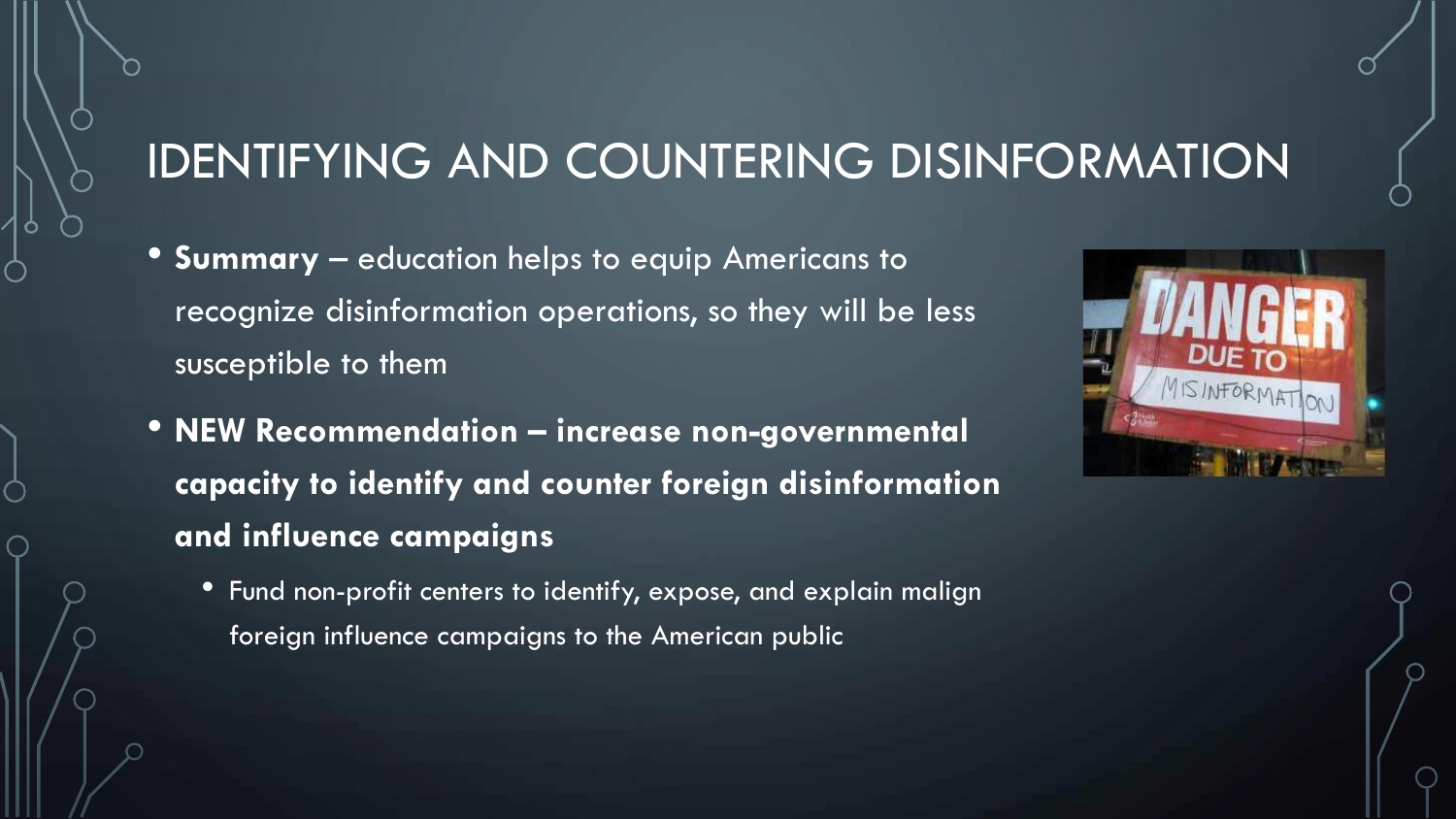WHILE COVID-19 IS THE ROOT CAUSE OF TODAY'S CRISIS, A SIGNIFICANT CYBERATTACK COULD BE THE CAUSE OF THE NEXT.

IF THAT PROVES TO BE THE CASE, HISTORY WILL SURELY NOTE THAT THE TIME TO PREPARE WAS NOW.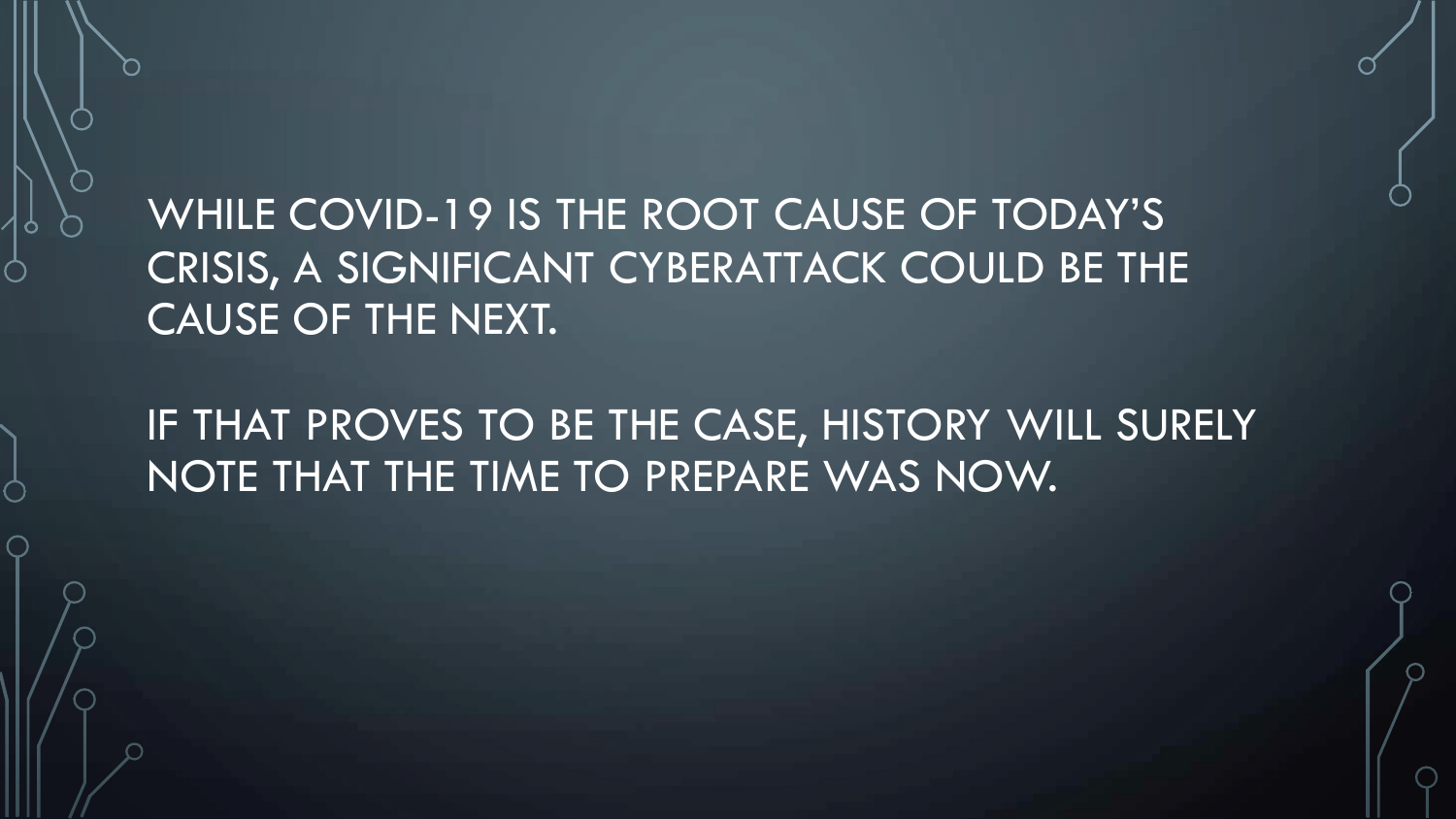# TAKEAWAYS FOR MEDICAL DEVICE MANUFACTURERS

- CSC recommending fast-tracking critical security activities
	- Product labeling, which includes **Software Bill of Materials (SBOM)**
	- Reliance on standards, such as NISTIR 8259, which recommends **SBOM** as a communication tool
- Be ready to provide **SBOM** with products
	- Develop and implement SBOM processes
		- Generate and maintain SBOMs for each unique product version
		- Monitor SBOM component vulnerabilities
		- Share SBOMs with authorized end users